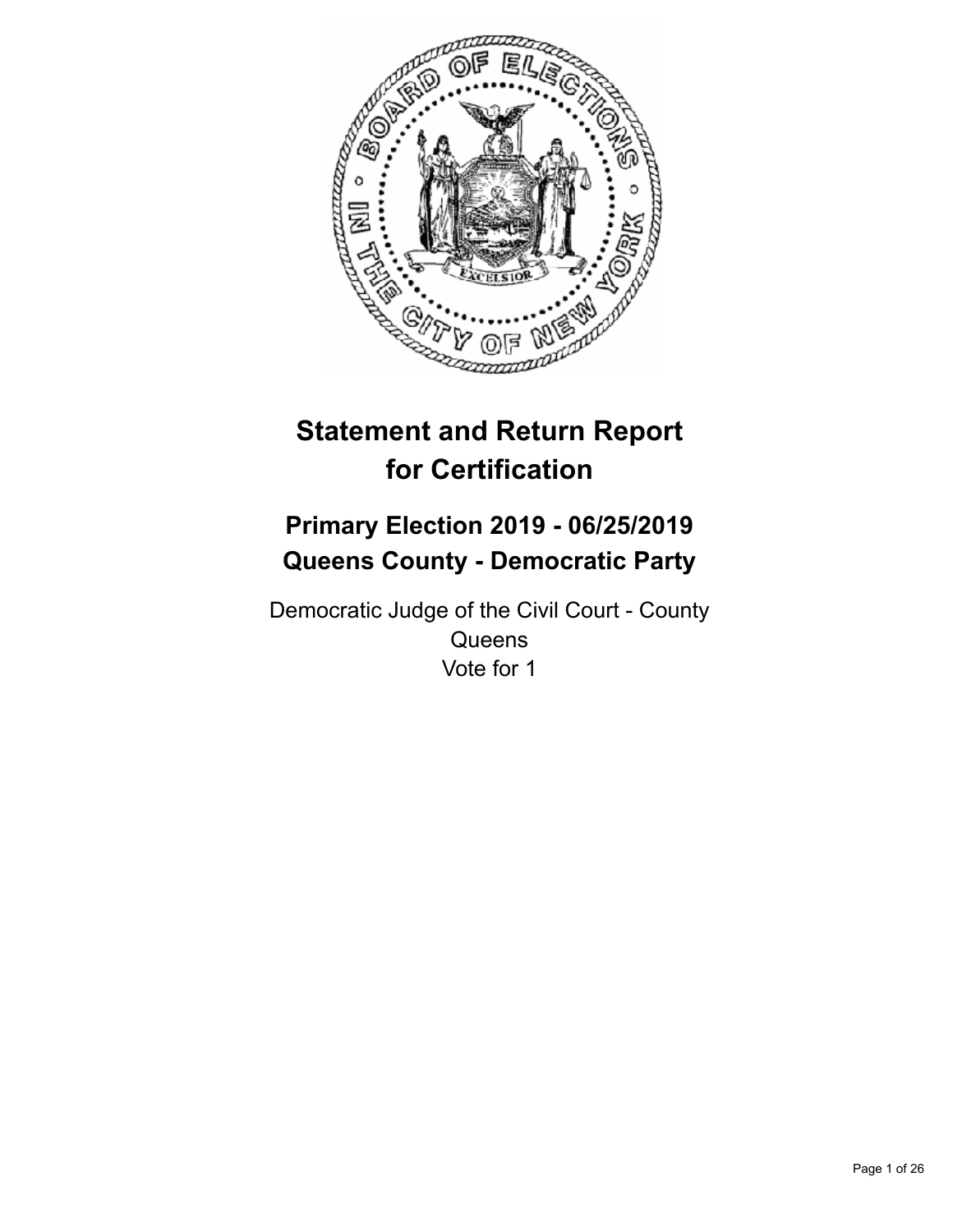

| <b>PUBLIC COUNTER</b>                                    | 4,561 |
|----------------------------------------------------------|-------|
| MANUALLY COUNTED EMERGENCY                               | 0     |
| <b>ABSENTEE / MILITARY</b>                               | 334   |
| <b>AFFIDAVIT</b>                                         | 15    |
| <b>Total Ballots</b>                                     | 4,910 |
| Less - Inapplicable Federal/Special Presidential Ballots | 0     |
| <b>Total Applicable Ballots</b>                          | 4,910 |
| LUMARIE MALDONADO-CRUZ                                   | 1,750 |
| WYATT N. GIBBONS                                         | 1,968 |
| ALTON H. MADDOX JR. (WRITE-IN)                           | 1     |
| CHIAM LEIBETEG (WRITE-IN)                                | 1     |
| CRAIG RAMSEUR (WRITE-IN)                                 | 1     |
| DILLON OTOOLE (WRITE-IN)                                 | 1     |
| ELIZABETH FASSLER (WRITE-IN)                             | 1     |
| ERIC TRUMP (WRITE-IN)                                    | 2     |
| FINBAR DEVINE (WRITE-IN)                                 | 1     |
| <b>GERALDINE M. CHAPEY (WRITE-IN)</b>                    | 1     |
| GREGORY L. LASAK (WRITE-IN)                              | 4     |
| JAMES MCCARTHY (WRITE-IN)                                | 1     |
| JAY FINN (WRITE-IN)                                      | 1     |
| JENNIFER ARDITI (WRITE-IN)                               | 1     |
| JENNIFER TUBRIDY (WRITE-IN)                              | 1     |
| JOE FOX (WRITE-IN)                                       | 2     |
| MARTIN RITHOLTZ (WRITE-IN)                               | 1     |
| MARY BOSCH (WRITE-IN)                                    | 1     |
| MATTHEW KESSLER (WRITE-IN)                               | 1     |
| MELINDA KATZ (WRITE-IN)                                  | 1     |
| MICKEY MOUSE (WRITE-IN)                                  | 3     |
| MORDECLO STIEDFELD (WRITE-IN)                            | 1     |
| MOSHE METH (WRITE-IN)                                    | 1     |
| NICHOLAS ABERNETHY (WRITE-IN)                            | 1     |
| PETER PARKER (WRITE-IN)                                  | 1     |
| SHUIE FINKELMAN (WRITE-IN)                               | 1     |
| STEPHEN KAELIN III (WRITE-IN)                            | 1     |
| THOMAS ROGERS (WRITE-IN)                                 | 1     |
| TRAVIS HOUSTON (WRITE-IN)                                | 1     |
| UNATTRIBUTABLE WRITE-IN (WRITE-IN)                       | 6     |
| UNCOUNTED WRITE-IN PER STATUTE (WRITE-IN)                | 1     |
| ZEV MARK (WRITE-IN)                                      | 1     |
| <b>Total Votes</b>                                       | 3,760 |
| Unrecorded                                               | 1,150 |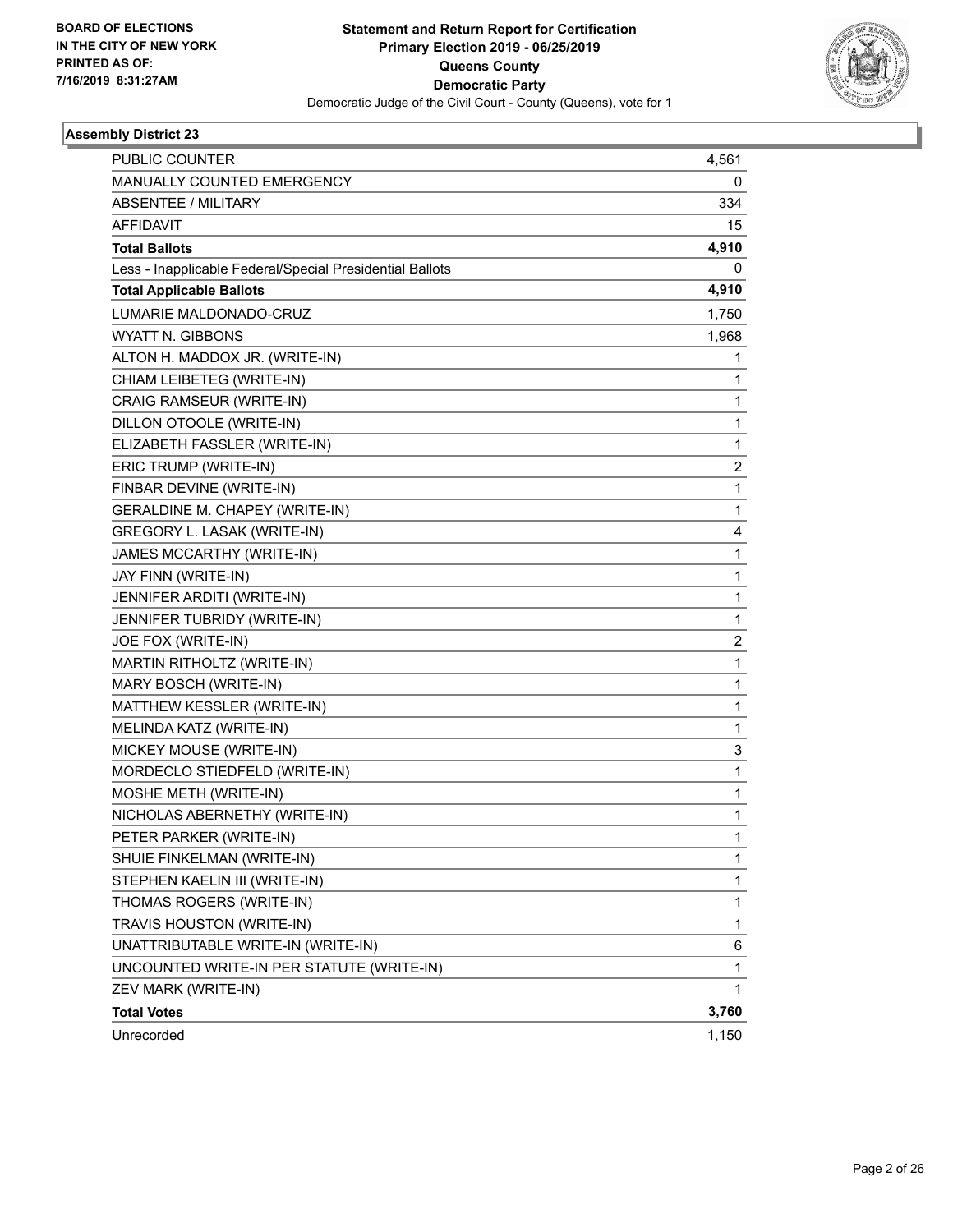

| PUBLIC COUNTER                                           | 4,081          |
|----------------------------------------------------------|----------------|
| <b>MANUALLY COUNTED EMERGENCY</b>                        | 0              |
| ABSENTEE / MILITARY                                      | 209            |
| <b>AFFIDAVIT</b>                                         | 17             |
| <b>Total Ballots</b>                                     | 4,307          |
| Less - Inapplicable Federal/Special Presidential Ballots | 0              |
| <b>Total Applicable Ballots</b>                          | 4,307          |
| LUMARIE MALDONADO-CRUZ                                   | 1,934          |
| <b>WYATT N. GIBBONS</b>                                  | 1,497          |
| ALBERT J.GALATAN (WRITE-IN)                              | 2              |
| ANDY BYFORD (WRITE-IN)                                   | 1              |
| <b>BOB FRIEDRICH (WRITE-IN)</b>                          | 1              |
| CASANDRA JOHNSON (WRITE-IN)                              | 1              |
| DANIEL KOGAL (WRITE-IN)                                  | 1              |
| DANIEL LOLLO (WRITE-IN)                                  | $\mathbf{1}$   |
| DAVID WEPRIN (WRITE-IN)                                  | $\overline{c}$ |
| DEOR DIXON (WRITE-IN)                                    | 1              |
| ELIZABETH A. MACEWEN-TIMKEN (WRITE-IN)                   | 2              |
| EMILY YEH (WRITE-IN)                                     | 1              |
| HILLARY CLINTON (WRITE-IN)                               | 1              |
| JANNAT NOOR (WRITE-IN)                                   | 1              |
| JOEL BLUMENTHAL (WRITE-IN)                               | 1              |
| JOEL SERRANO (WRITE-IN)                                  | $\mathbf{1}$   |
| LINDA FIELDS (WRITE-IN)                                  | $\mathbf{1}$   |
| MELINDA KATZ (WRITE-IN)                                  | 3              |
| MICHAEL GOLDMAN (WRITE-IN)                               | 7              |
| MUHAMMAD IBN ABDULLAH (WRITE-IN)                         | 1              |
| PETER BEADLE (WRITE-IN)                                  | 1              |
| ROY BEAN (WRITE-IN)                                      | $\mathbf{1}$   |
| UNATTRIBUTABLE WRITE-IN (WRITE-IN)                       | 6              |
| <b>Total Votes</b>                                       | 3,468          |
| Unrecorded                                               | 839            |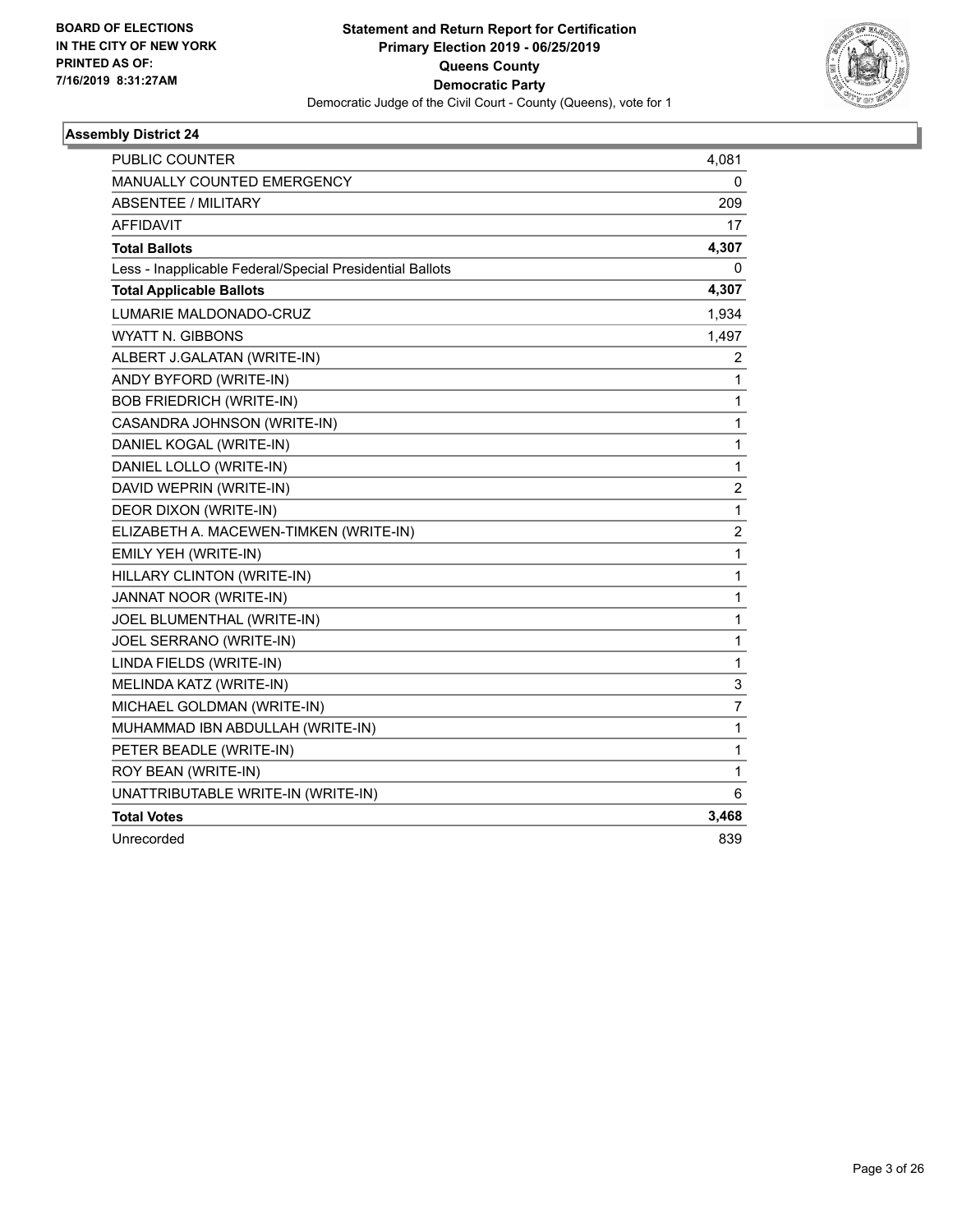

| <b>PUBLIC COUNTER</b>                                    | 3,364          |
|----------------------------------------------------------|----------------|
| <b>MANUALLY COUNTED EMERGENCY</b>                        | 0              |
| <b>ABSENTEE / MILITARY</b>                               | 111            |
| <b>AFFIDAVIT</b>                                         | 14             |
| <b>Total Ballots</b>                                     | 3,489          |
| Less - Inapplicable Federal/Special Presidential Ballots | $\mathbf{0}$   |
| <b>Total Applicable Ballots</b>                          | 3,489          |
| LUMARIE MALDONADO-CRUZ                                   | 1,382          |
| <b>WYATT N. GIBBONS</b>                                  | 1,317          |
| ADAM GOLDSMITH (WRITE-IN)                                | 1              |
| ANNA-LEE TAYLOR (WRITE-IN)                               | 1              |
| DONALD J. TRUMP (WRITE-IN)                               | $\mathbf{1}$   |
| <b>DUONG TRAN (WRITE-IN)</b>                             | $\mathbf{1}$   |
| ELLIE M. REIILY (WRITE-IN)                               | $\overline{c}$ |
| GIOMO GIOVANNA (WRITE-IN)                                | $\mathbf{1}$   |
| JOHN RYAN (WRITE-IN)                                     | $\mathbf{1}$   |
| MAX IRWIN (WRITE-IN)                                     | 1              |
| NECHAMA PEIKES (WRITE-IN)                                | $\overline{2}$ |
| RICHARD MATHEIS (WRITE-IN)                               | $\mathbf{1}$   |
| RORY I. LANCMAN (WRITE-IN)                               | $\mathbf{1}$   |
| STEVE BANNON (WRITE-IN)                                  | 1              |
| UNATTRIBUTABLE WRITE-IN (WRITE-IN)                       | 4              |
| UNCOUNTED WRITE-IN PER STATUTE (WRITE-IN)                | 2              |
| WILLIAM A. FITZGERALD (WRITE-IN)                         | 1              |
| WILLIAM LAMPERT (WRITE-IN)                               | $\mathbf{1}$   |
| ZANE TENENBAAM (WRITE-IN)                                | 1              |
| <b>Total Votes</b>                                       | 2,722          |
| Unrecorded                                               | 767            |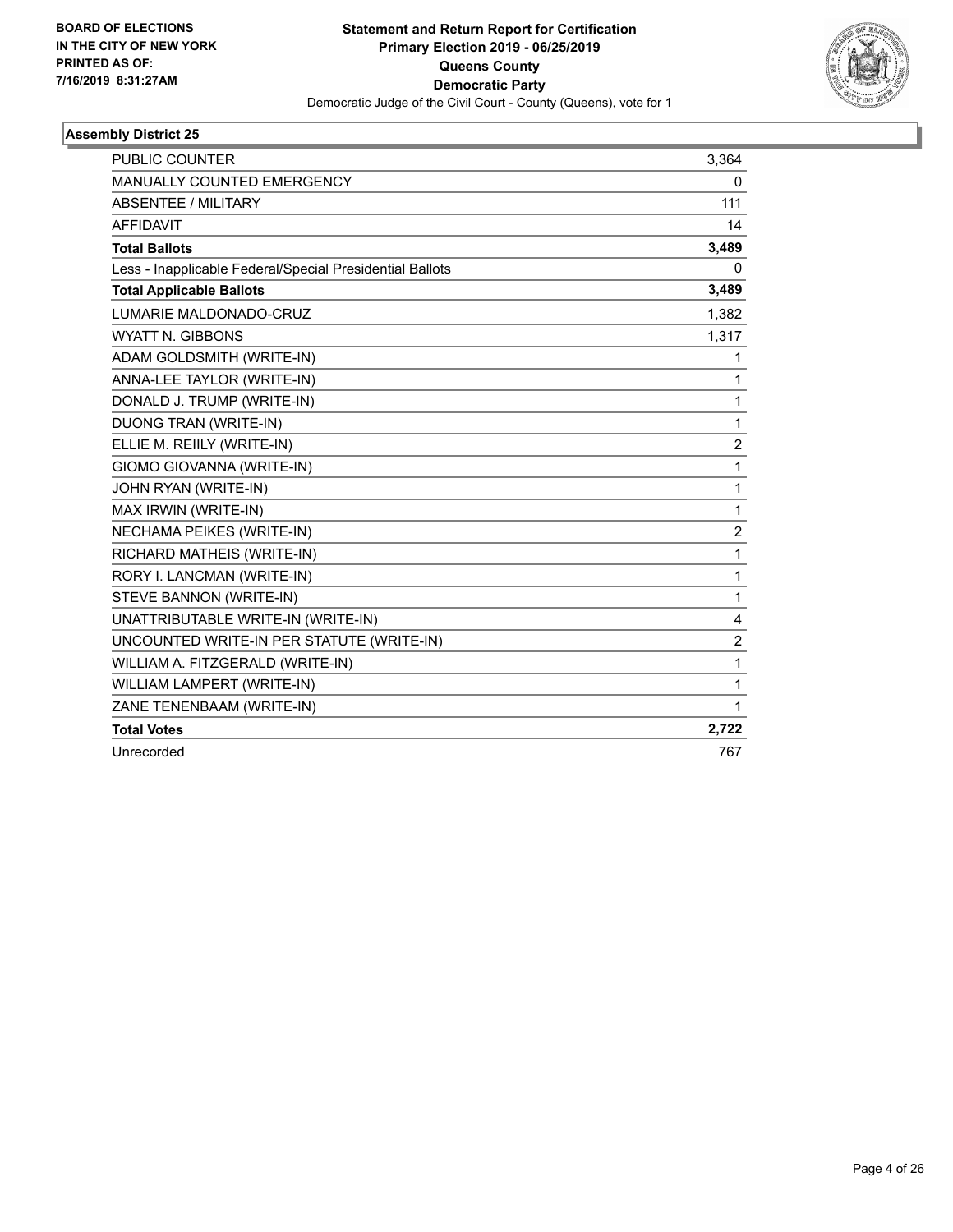

| PUBLIC COUNTER                                           | 5,142                   |
|----------------------------------------------------------|-------------------------|
| <b>MANUALLY COUNTED EMERGENCY</b>                        | 0                       |
| <b>ABSENTEE / MILITARY</b>                               | 294                     |
| <b>AFFIDAVIT</b>                                         | 18                      |
| <b>Total Ballots</b>                                     | 5,454                   |
| Less - Inapplicable Federal/Special Presidential Ballots | 0                       |
| <b>Total Applicable Ballots</b>                          | 5,454                   |
| LUMARIE MALDONADO-CRUZ                                   | 2,019                   |
| WYATT N. GIBBONS                                         | 2,320                   |
| ANTHONY S ERCOLANO (WRITE-IN)                            | 1                       |
| BERNIE SANDERS (WRITE-IN)                                | 2                       |
| <b>BRET FERTIG (WRITE-IN)</b>                            | $\mathbf{1}$            |
| CHRIS TIMMERMOOS (WRITE-IN)                              | 1                       |
| DAVID DIKMAN (WRITE-IN)                                  | 1                       |
| DONALD J. TRUMP (WRITE-IN)                               | 1                       |
| EDWARD R. TEMPESTA (WRITE-IN)                            | 1                       |
| ERIC TRUMP (WRITE-IN)                                    | 1                       |
| GREGORY L. LASAK (WRITE-IN)                              | $\overline{\mathbf{c}}$ |
| HON STEPHEN J. BOGLET (WRITE-IN)                         | 1                       |
| JOSE L. NIEVES (WRITE-IN)                                | 1                       |
| JOSEPH CROWLEY (WRITE-IN)                                | 1                       |
| LEN HALPERN (WRITE-IN)                                   | 1                       |
| LWEIS FINKELMAN (WRITE-IN)                               | 1                       |
| <b>MARY ELLEN LARKIN (WRITE-IN)</b>                      | 1                       |
| MAUREEN COTTEN (WRITE-IN)                                | 1                       |
| MICKEY MOUSE (WRITE-IN)                                  | 1                       |
| PAUL SOLOMON (WRITE-IN)                                  | 1                       |
| SAM SILBEY (WRITE-IN)                                    | 1                       |
| SARAH HO (WRITE-IN)                                      | 1                       |
| UNATTRIBUTABLE WRITE-IN (WRITE-IN)                       | 9                       |
| <b>Total Votes</b>                                       | 4,370                   |
| Unrecorded                                               | 1.084                   |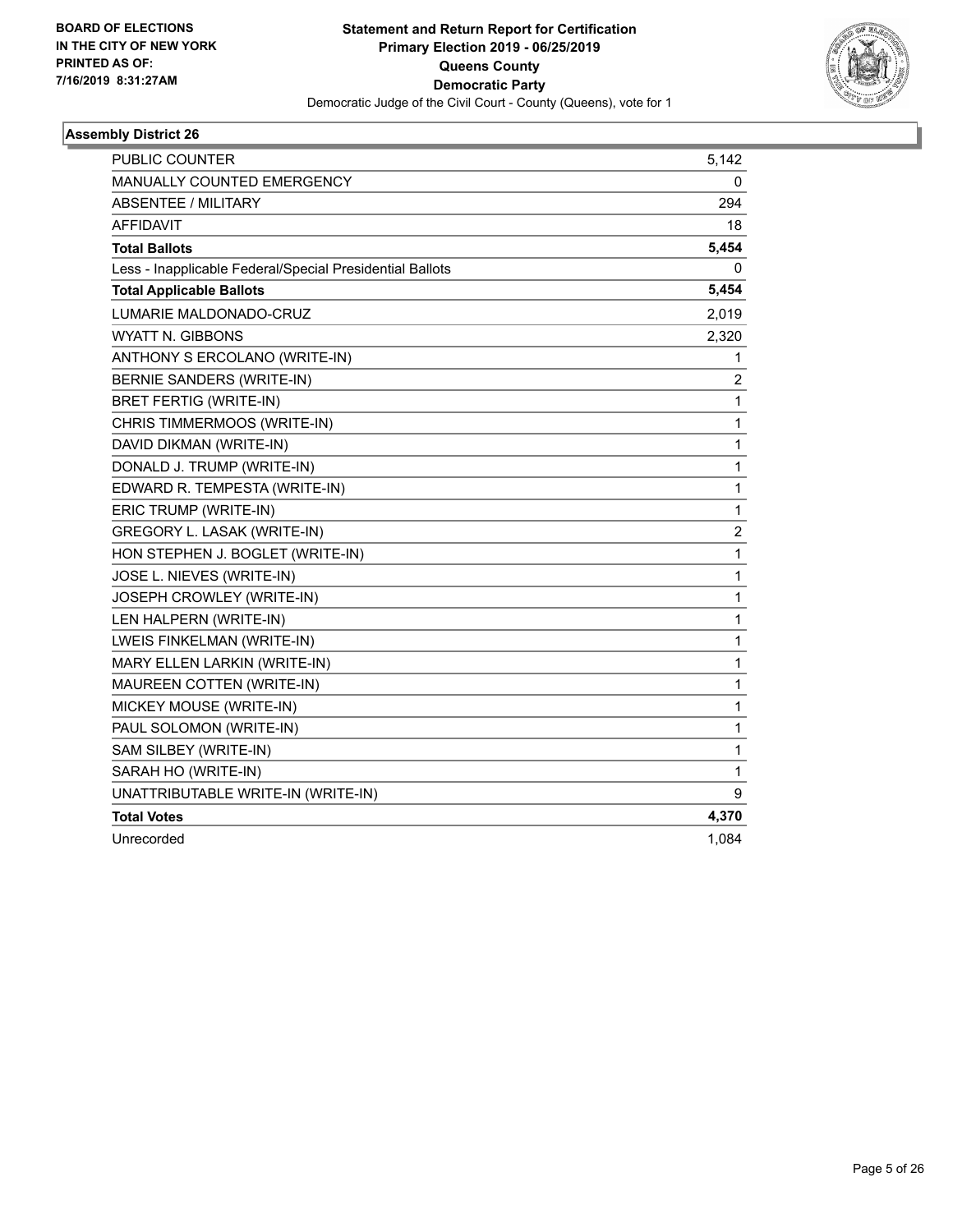

| PUBLIC COUNTER                                           | 5,379                   |
|----------------------------------------------------------|-------------------------|
| MANUALLY COUNTED EMERGENCY                               | 0                       |
| <b>ABSENTEE / MILITARY</b>                               | 267                     |
| AFFIDAVIT                                                | 29                      |
| <b>Total Ballots</b>                                     | 5,675                   |
| Less - Inapplicable Federal/Special Presidential Ballots | 0                       |
| <b>Total Applicable Ballots</b>                          | 5,675                   |
| LUMARIE MALDONADO-CRUZ                                   | 2,153                   |
| WYATT N. GIBBONS                                         | 2,058                   |
| ABDUL MUTAQIM (WRITE-IN)                                 | 1                       |
| ANTHONY WEINER (WRITE-IN)                                | 1                       |
| ARI HACH (WRITE-IN)                                      | 1                       |
| ARONOFF ALAN (WRITE-IN)                                  | 1                       |
| ASHER TAUB (WRITE-IN)                                    | $\mathbf{1}$            |
| BARACK OBAMA (WRITE-IN)                                  | 1                       |
| BERNIE SANDERS (WRITE-IN)                                | 1                       |
| BRIAN CRAWFORD (WRITE-IN)                                | 1                       |
| CHRISTOPHER D. BACKMAN (WRITE-IN)                        | 1                       |
| DARA LEBWOHL (WRITE-IN)                                  | 1                       |
| DIANA WALCOTT (WRITE-IN)                                 | $\overline{\mathbf{c}}$ |
| DORIEN GOTTLIEB (WRITE-IN)                               | 1                       |
| <b>GEORGE MIRTSOPOLOUS (WRITE-IN)</b>                    | 1                       |
| HOWARD BITTERMAN (WRITE-IN)                              | 1                       |
| HUMBERT WONG (WRITE-IN)                                  | 1                       |
| IVAN STOJAKOVIC (WRITE-IN)                               | 1                       |
| J.K. ROWLING (WRITE-IN)                                  | $\mathbf{1}$            |
| JOHN DOE (WRITE-IN)                                      | 1                       |
| JONATHAN GROSSMAN (WRITE-IN)                             | 3                       |
| KIMBERLEY LAZAR (WRITE-IN)                               | $\mathbf{1}$            |
| LEE RADIN (WRITE-IN)                                     | 1                       |
| MARK COHEN (WRITE-IN)                                    | 1                       |
| MICHAEL ALLSOP JR. (WRITE-IN)                            | 1                       |
| PENINA KATZ (WRITE-IN)                                   | 1                       |
| RABBI HAYIM SCHWATZ (WRITE-IN)                           | 1                       |
| ROBERT DENIRO (WRITE-IN)                                 | 1                       |
| SARA PACHT (WRITE-IN)                                    | 1                       |
| SHIMNY PELLMAN (WRITE-IN)                                | 1                       |
| SHIRA KAPLOWITZ (WRITE-IN)                               | 1                       |
| SOL NAIMARK (WRITE-IN)                                   | 1                       |
| STEVEN PRUGER (WRITE-IN)                                 | 1                       |
| UNATTRIBUTABLE WRITE-IN (WRITE-IN)                       | 12                      |
| WILLIAM M. BLANCO (WRITE-IN)                             | 1                       |
| YASSIR ARAFFAT (WRITE-IN)                                | 1                       |
| <b>Total Votes</b>                                       | 4,259                   |
| Unrecorded                                               | 1,416                   |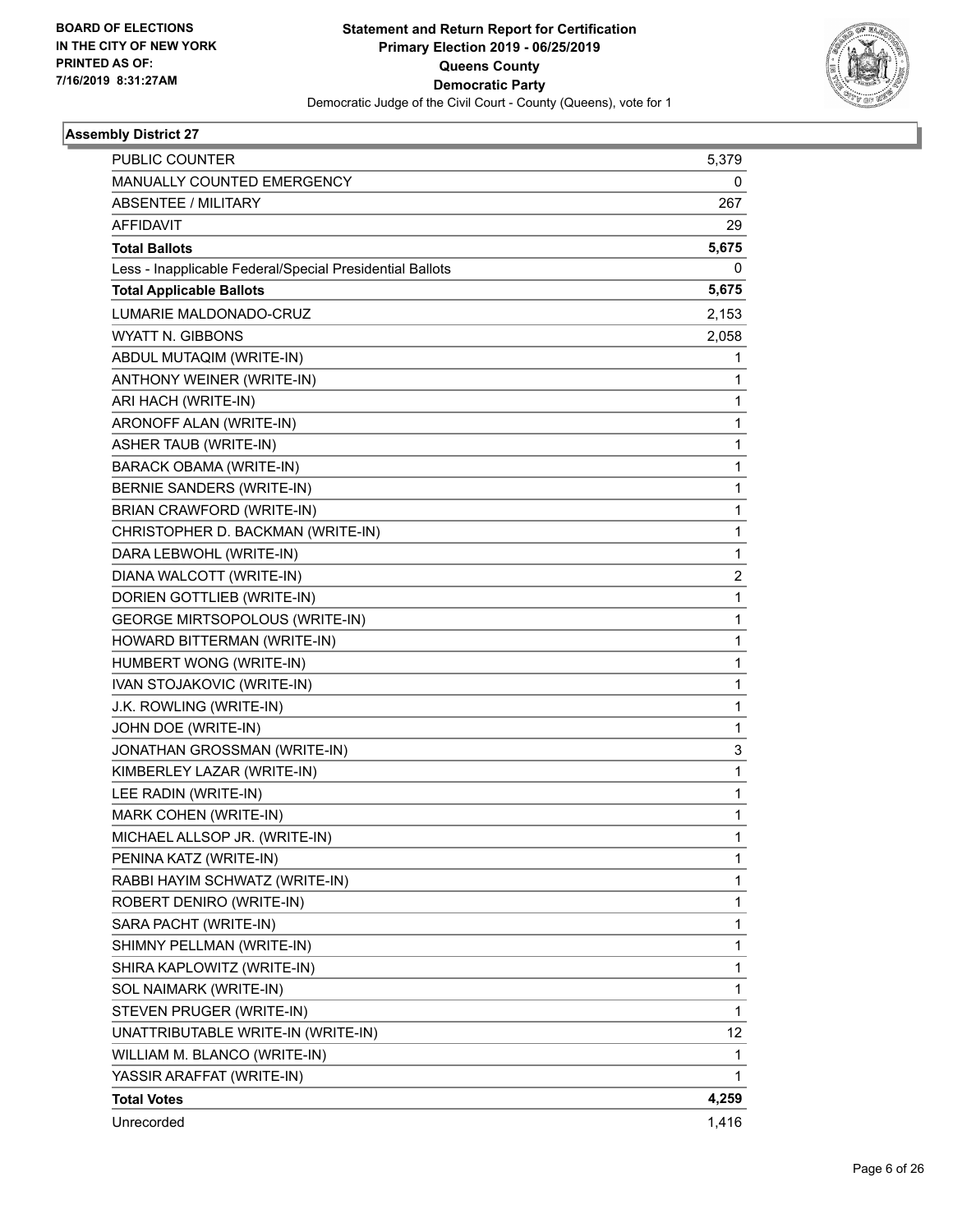

| <b>PUBLIC COUNTER</b>                                    | 6,576          |
|----------------------------------------------------------|----------------|
| MANUALLY COUNTED EMERGENCY                               | 0              |
| <b>ABSENTEE / MILITARY</b>                               | 299            |
| <b>AFFIDAVIT</b>                                         | 38             |
| <b>Total Ballots</b>                                     | 6,913          |
| Less - Inapplicable Federal/Special Presidential Ballots | 0              |
| <b>Total Applicable Ballots</b>                          | 6,913          |
| LUMARIE MALDONADO-CRUZ                                   | 2,974          |
| WYATT N. GIBBONS                                         | 2,209          |
| ADAM AISEN (WRITE-IN)                                    | 1              |
| ANDREA KHAN (WRITE-IN)                                   | 1              |
| BRANDON F. YATES (WRITE-IN)                              | 1              |
| <b>BRETT BAUER (WRITE-IN)</b>                            | 1              |
| CLIFFORD ZHU (WRITE-IN)                                  | 1              |
| DANIEL ZOLBERG (WRITE-IN)                                | 1              |
| DAVID MACK (WRITE-IN)                                    | 1              |
| DONNA DOWNES (WRITE-IN)                                  | $\mathbf{1}$   |
| EDWARD PHILLIP (WRITE-IN)                                | 1              |
| EREZ N. SHARON (WRITE-IN)                                | 1              |
| FRANK ZAPPA (WRITE-IN)                                   | 1              |
| FRANKLIN ROOSEVELT (WRITE-IN)                            | 1              |
| <b>GEORGE SCAGA (WRITE-IN)</b>                           | 1              |
| HAROLD SCHULTZ (WRITE-IN)                                | $\mathbf{1}$   |
| ILAN ELISHAYEV (WRITE-IN)                                | 2              |
| JAFAR MUHMUD (WRITE-IN)                                  | 1              |
| JAMES PASTORE (WRITE-IN)                                 | 1              |
| JOHN ALBERT (WRITE-IN)                                   | 1              |
| JOHN BONHAM (WRITE-IN)                                   | 1              |
| JOHN DOE (WRITE-IN)                                      | $\mathbf{1}$   |
| JUSTIN J. SULSHY (WRITE-IN)                              | 1              |
| LON COSTELLO (WRITE-IN)                                  | 1              |
| MARC ADLER (WRITE-IN)                                    | $\overline{2}$ |
| MICKEY MOUSE (WRITE-IN)                                  | 1              |
| P.B. RICKEN BACKER (WRITE-IN)                            | 1              |
| RAYMOND KWONG (WRITE-IN)                                 | 1              |
| RON ZAMIR (WRITE-IN)                                     | 1              |
| SHARI ROMAR (WRITE-IN)                                   | 1              |
| STEPHEN J. BOGACZ (WRITE-IN)                             | 1              |
| TIFFANY CABAN (WRITE-IN)                                 | 1              |
| TODD NICKOW (WRITE-IN)                                   | 1              |
| UNATTRIBUTABLE WRITE-IN (WRITE-IN)                       | 8              |
| WALTER WEIS (WRITE-IN)                                   | 2              |
| <b>Total Votes</b>                                       | 5,226          |
| Unrecorded                                               | 1,687          |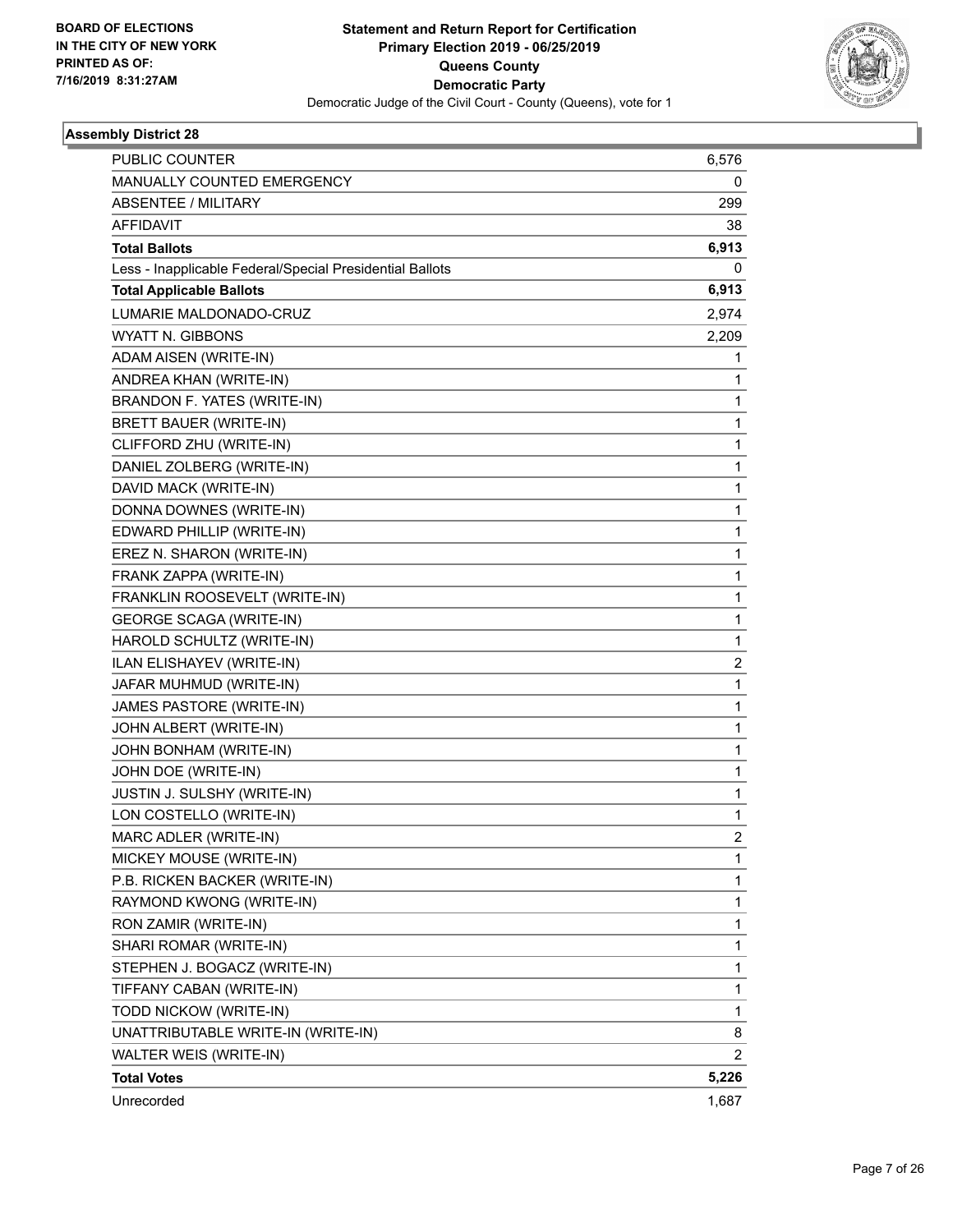

| <b>PUBLIC COUNTER</b>                                    | 5,783          |
|----------------------------------------------------------|----------------|
| <b>MANUALLY COUNTED EMERGENCY</b>                        | 0              |
| <b>ABSENTEE / MILITARY</b>                               | 245            |
| <b>AFFIDAVIT</b>                                         | 12             |
| <b>Total Ballots</b>                                     | 6,040          |
| Less - Inapplicable Federal/Special Presidential Ballots | 0              |
| <b>Total Applicable Ballots</b>                          | 6,040          |
| LUMARIE MALDONADO-CRUZ                                   | 3,061          |
| <b>WYATT N. GIBBONS</b>                                  | 2,196          |
| CAROL GRAY (WRITE-IN)                                    | 1              |
| DELICIA B DAVIS (WRITE-IN)                               | 1              |
| EDWRD ZUZANT JR. (WRITE-IN)                              | 1              |
| HARRY W ALLEN III (WRITE-IN)                             | 1              |
| JAMAAL E. FRANCIS (WRITE-IN)                             | 1              |
| JEANINE PIRRO (WRITE-IN)                                 | 1              |
| UNATTRIBUTABLE WRITE-IN (WRITE-IN)                       | 3              |
| UNCOUNTED WRITE-IN PER STATUTE (WRITE-IN)                | $\overline{2}$ |
| <b>Total Votes</b>                                       | 5,268          |
| Unrecorded                                               | 772            |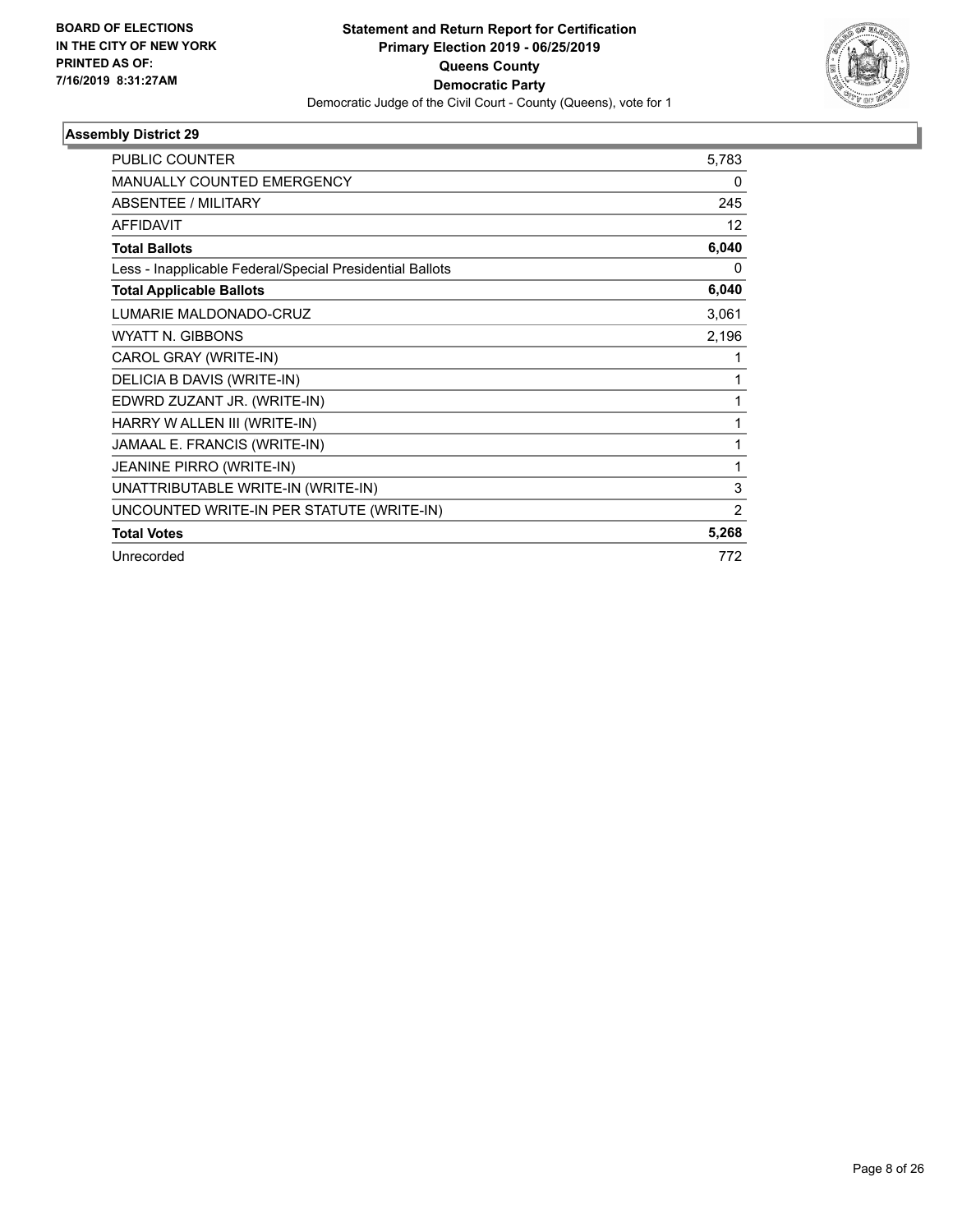

| <b>PUBLIC COUNTER</b>                                    | 5,358        |
|----------------------------------------------------------|--------------|
| <b>MANUALLY COUNTED EMERGENCY</b>                        | 0            |
| <b>ABSENTEE / MILITARY</b>                               | 203          |
| <b>AFFIDAVIT</b>                                         | 26           |
| <b>Total Ballots</b>                                     | 5,587        |
| Less - Inapplicable Federal/Special Presidential Ballots | 0            |
| <b>Total Applicable Ballots</b>                          | 5,587        |
| LUMARIE MALDONADO-CRUZ                                   | 2,786        |
| <b>WYATT N. GIBBONS</b>                                  | 1,547        |
| ALEXANDRIA BENETATOS (WRITE-IN)                          | 1            |
| ALEXANDRIA OCASIO-CORTEZ (WRITE-IN)                      | 1            |
| DANIEL TORONTO (WRITE-IN)                                | 1            |
| DAVID HODGES (WRITE-IN)                                  | 1            |
| EL CHAPO (WRITE-IN)                                      | 1            |
| FABIO GIRALDO (WRITE-IN)                                 | 1            |
| FOZZY BEAR (WRITE-IN)                                    | 1            |
| FRANK KOTNICK (WRITE-IN)                                 | $\mathbf{1}$ |
| GENDO IKARI (WRITE-IN)                                   | 1            |
| GREGORY L. LASAK (WRITE-IN)                              | 1            |
| HENRY FIELDING (WRITE-IN)                                | 1            |
| JOSHUA BENESTEIN (WRITE-IN)                              | 1            |
| LESTER BROWN (WRITE-IN)                                  | 1            |
| MELISSA ORLANDO (WRITE-IN)                               | 1            |
| MORRIS HOWARD (WRITE-IN)                                 | 1            |
| ROBERT MCCREANOR (WRITE-IN)                              | 1            |
| RONNIE D. WAX (WRITE-IN)                                 | 1            |
| SASHA WEINSTEIN (WRITE-IN)                               | 1            |
| STEPHANIE RODIN (WRITE-IN)                               | $\mathbf{1}$ |
| SUSAN LEE (WRITE-IN)                                     | $\mathbf{1}$ |
| UNATTRIBUTABLE WRITE-IN (WRITE-IN)                       | 6            |
| <b>Total Votes</b>                                       | 4,359        |
| Unrecorded                                               | 1.228        |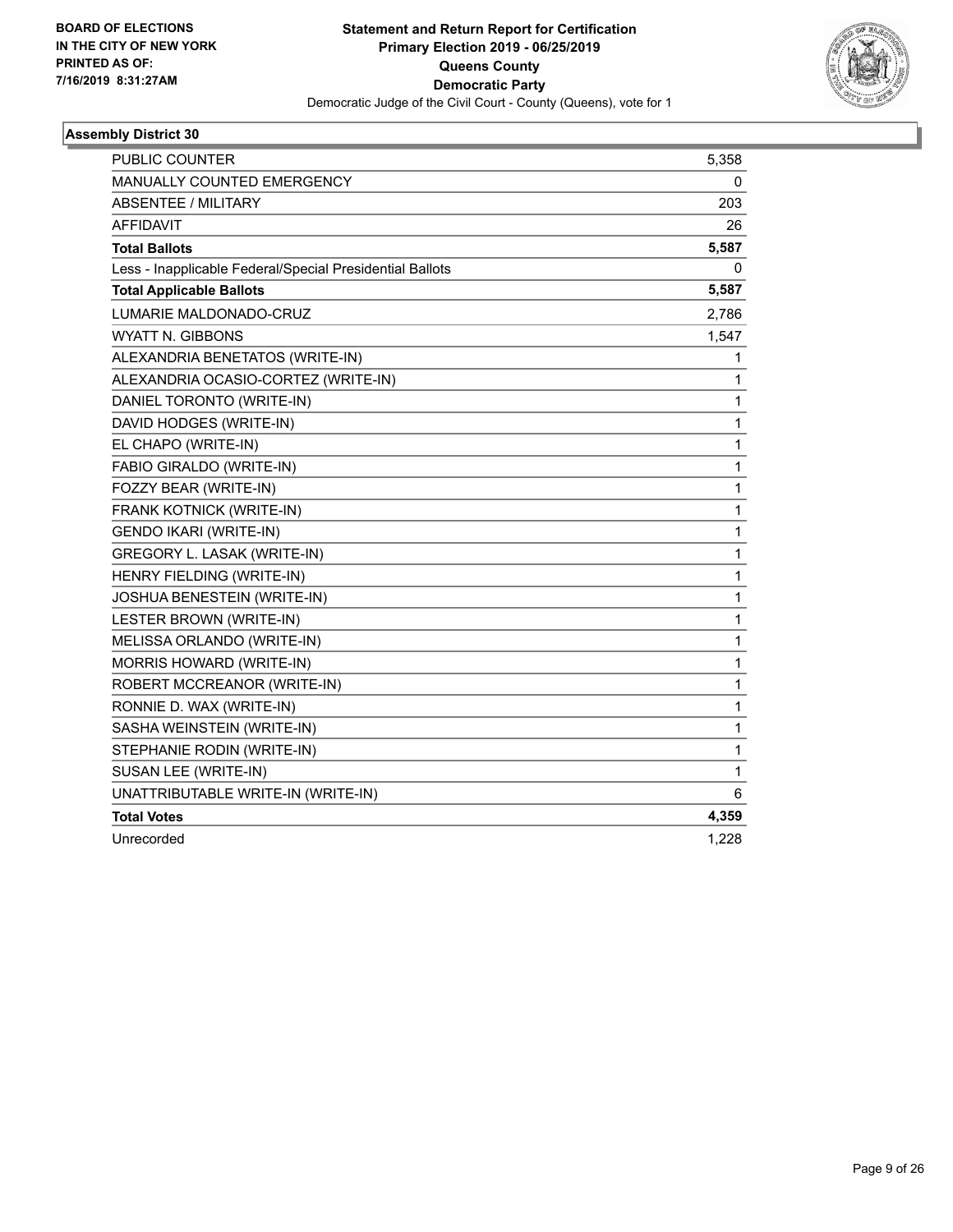

| <b>PUBLIC COUNTER</b>                                    | 3,331 |
|----------------------------------------------------------|-------|
| <b>MANUALLY COUNTED EMERGENCY</b>                        | 0     |
| ABSENTEE / MILITARY                                      | 163   |
| AFFIDAVIT                                                | 9     |
| <b>Total Ballots</b>                                     | 3,503 |
| Less - Inapplicable Federal/Special Presidential Ballots | 0     |
| <b>Total Applicable Ballots</b>                          | 3,503 |
| LUMARIE MALDONADO-CRUZ                                   | 1,689 |
| <b>WYATT N. GIBBONS</b>                                  | 1,393 |
| ABISOYE OLORUNTOBA (WRITE-IN)                            | 1     |
| DANIEL LOISEAU (WRITE-IN)                                | 1     |
| DARRYL JOHNSON (WRITE-IN)                                | 1     |
| ELZABET WARREN (WRITE-IN)                                | 1     |
| MICHELLE ROBERTS (WRITE-IN)                              | 1     |
| MICHELLE TITUS (WRITE-IN)                                | 1     |
| RENEE PAWAROO (WRITE-IN)                                 | 1     |
| UNATTRIBUTABLE WRITE-IN (WRITE-IN)                       | 3     |
| <b>Total Votes</b>                                       | 3,092 |
| Unrecorded                                               | 411   |

| <b>PUBLIC COUNTER</b>                                    | 5,433        |
|----------------------------------------------------------|--------------|
| <b>MANUALLY COUNTED EMERGENCY</b>                        | 0            |
| ABSENTEE / MILITARY                                      | 271          |
| <b>AFFIDAVIT</b>                                         | 21           |
| <b>Total Ballots</b>                                     | 5,725        |
| Less - Inapplicable Federal/Special Presidential Ballots | $\mathbf{0}$ |
| <b>Total Applicable Ballots</b>                          | 5,725        |
| LUMARIE MALDONADO-CRUZ                                   | 3,003        |
| <b>WYATT N. GIBBONS</b>                                  | 2,062        |
| ABENA-ANIKE WOOTEN (WRITE-IN)                            | 1            |
| CARLENE THORBS (WRITE-IN)                                | 1            |
| CECELIA MCDONALD (WRITE-IN)                              | 1            |
| CHARLIE DIAZ (WRITE-IN)                                  | 1            |
| FREDRICH WILSON (WRITE-IN)                               | 1            |
| HEIDE WILCOX (WRITE-IN)                                  | 1            |
| <b>JESUS CRIST (WRITE-IN)</b>                            | 1            |
| KHAAIR MORRISON (WRITE-IN)                               | 1            |
| MARTIN LUTHER (WRITE-IN)                                 | 1            |
| RICHARD WRIGHT (WRITE-IN)                                | 1            |
| RUBEN WILLIS (WRITE-IN)                                  | 1            |
| STEWIE GRIFFIN (WRITE-IN)                                | 1            |
| UNATTRIBUTABLE WRITE-IN (WRITE-IN)                       | 5            |
| <b>Total Votes</b>                                       | 5,082        |
| Unrecorded                                               | 643          |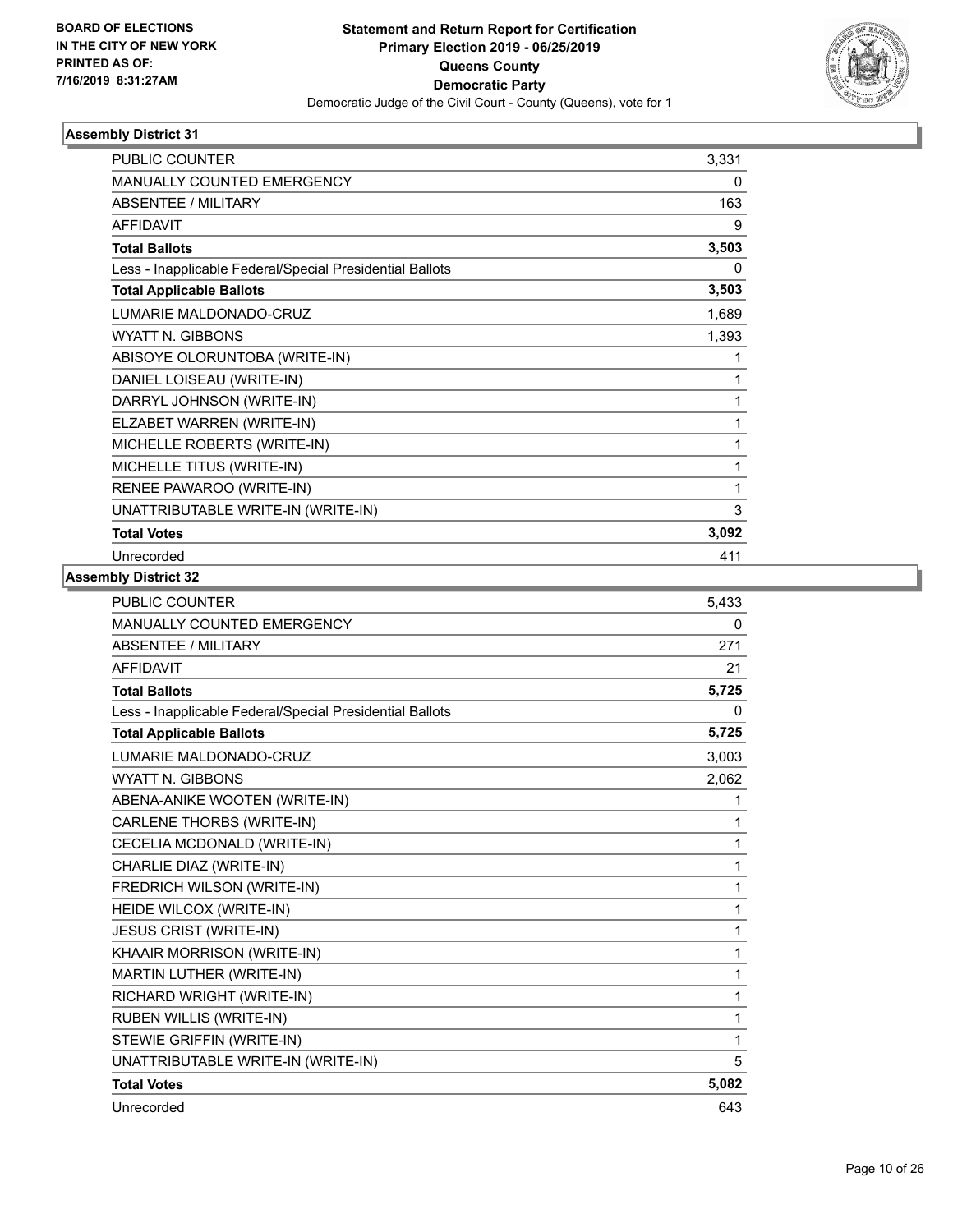

| <b>PUBLIC COUNTER</b>                                    | 5,802 |
|----------------------------------------------------------|-------|
| <b>MANUALLY COUNTED EMERGENCY</b>                        | 0     |
| ABSENTEE / MILITARY                                      | 177   |
| <b>AFFIDAVIT</b>                                         | 19    |
| <b>Total Ballots</b>                                     | 5,998 |
| Less - Inapplicable Federal/Special Presidential Ballots | 0     |
| <b>Total Applicable Ballots</b>                          | 5,998 |
| LUMARIE MALDONADO-CRUZ                                   | 3,051 |
| <b>WYATT N. GIBBONS</b>                                  | 2,219 |
| CHRISTOPHER GERAGHTY (WRITE-IN)                          | 1     |
| DONALD J. TRUMP (WRITE-IN)                               | 1     |
| GREGORY L. LASAK (WRITE-IN)                              | 1     |
| KEVIN SCATTERFIELD (WRITE-IN)                            | 1     |
| MALCOLM SMITH (WRITE-IN)                                 | 1     |
| MARY POPPINS (WRITE-IN)                                  | 1     |
| MICKEY MOUSE (WRITE-IN)                                  | 1     |
| PREET BHARARA (WRITE-IN)                                 | 1     |
| ROGER WAREHAM (WRITE-IN)                                 | 1     |
| TIFFANY CABAN (WRITE-IN)                                 | 1     |
| UNATTRIBUTABLE WRITE-IN (WRITE-IN)                       | 3     |
| <b>Total Votes</b>                                       | 5,283 |
| Unrecorded                                               | 715   |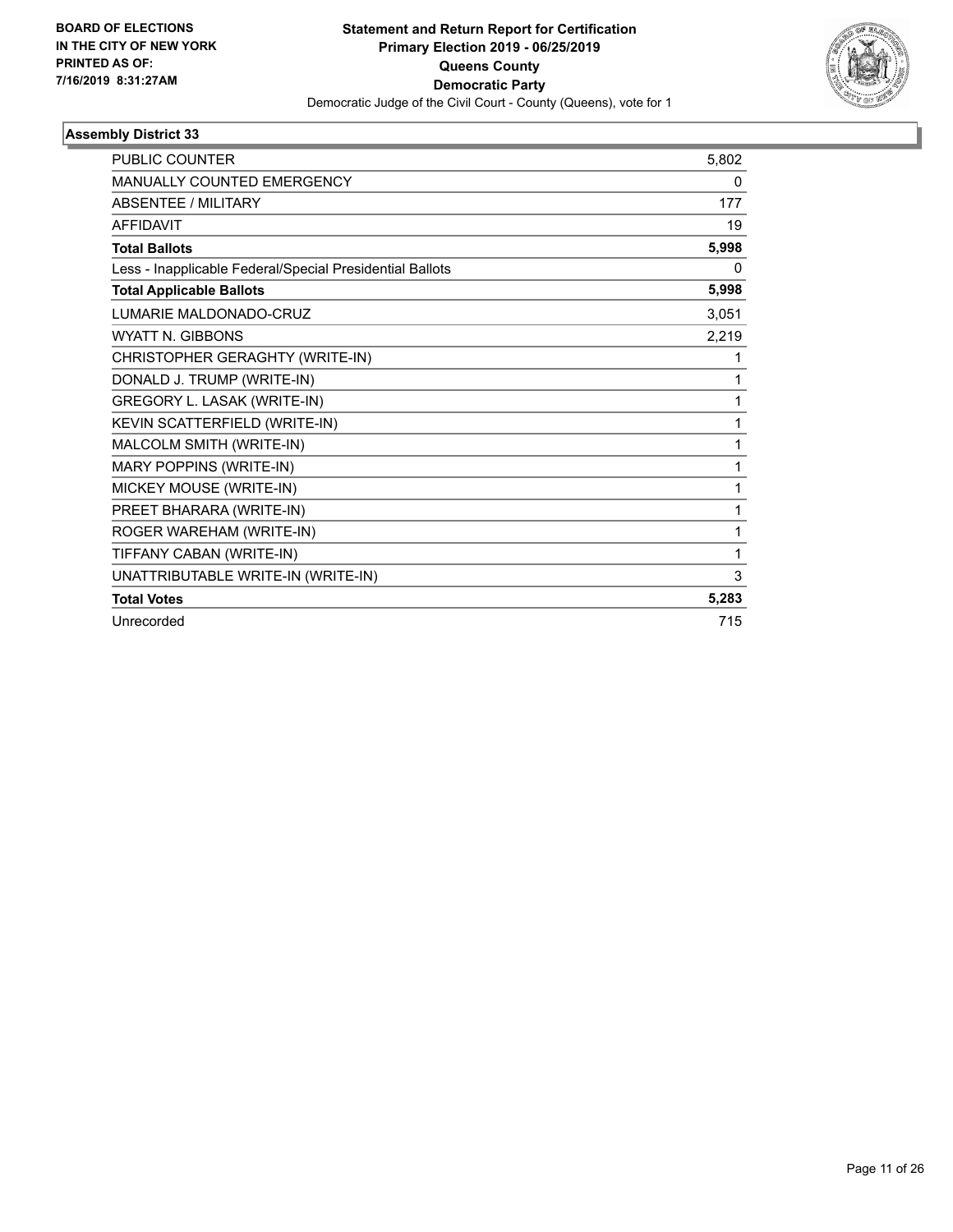

| PUBLIC COUNTER                                           | 4,951 |
|----------------------------------------------------------|-------|
| MANUALLY COUNTED EMERGENCY                               | 0     |
| <b>ABSENTEE / MILITARY</b>                               | 160   |
| <b>AFFIDAVIT</b>                                         | 25    |
| <b>Total Ballots</b>                                     | 5,136 |
| Less - Inapplicable Federal/Special Presidential Ballots | 0     |
| <b>Total Applicable Ballots</b>                          | 5,136 |
| LUMARIE MALDONADO-CRUZ                                   | 3,273 |
| WYATT N. GIBBONS                                         | 996   |
| ALICIA CANARY (WRITE-IN)                                 | 1     |
| ANDREW CHUNG (WRITE-IN)                                  | 1     |
| ANDREW GROSSMAN (WRITE-IN)                               | 1     |
| ANDREW SUP CHUNG (WRITE-IN)                              | 1     |
| ANTHE M. BOVA (WRITE-IN)                                 | 1     |
| AVERY HALTOR (WRITE-IN)                                  | 1     |
| <b>BRUCE DIAZ (WRITE-IN)</b>                             | 1     |
| CAITLIN MILLER (WRITE-IN)                                | 1     |
| DANIEL SHIN (WRITE-IN)                                   | 1     |
| DANIEL Y. SHIN (WRITE-IN)                                | 1     |
| <b>GREG KESSLER (WRITE-IN)</b>                           | 1     |
| IAN LIBERTY (WRITE-IN)                                   | 1     |
| JASON WEISSMAN (WRITE-IN)                                | 1     |
| JESSE FARRAR (WRITE-IN)                                  | 1     |
| JOSEPH CROWLEY (WRITE-IN)                                | 1     |
| KEVIN WONG (WRITE-IN)                                    | 1     |
| KING SOLOMON (WRITE-IN)                                  | 1     |
| LAWRENCE KENCHEN (WRITE-IN)                              | 1     |
| LIL HOMEY (WRITE-IN)                                     | 1     |
| MAX N. ROSE (WRITE-IN)                                   | 1     |
| MELINDA KATZ (WRITE-IN)                                  | 1     |
| MIKE BLOOMBERG (WRITE-IN)                                | 1     |
| NEIL SIEGAL (WRITE-IN)                                   | 1     |
| PETER A. GREENBERG (WRITE-IN)                            | 1     |
| SEBASTIAN MC GUIRE (WRITE-IN)                            | 1     |
| STEVEN WEISS (WRITE-IN)                                  | 1     |
| UNATTRIBUTABLE WRITE-IN (WRITE-IN)                       | 6     |
| <b>Total Votes</b>                                       | 4,301 |
| Unrecorded                                               | 835   |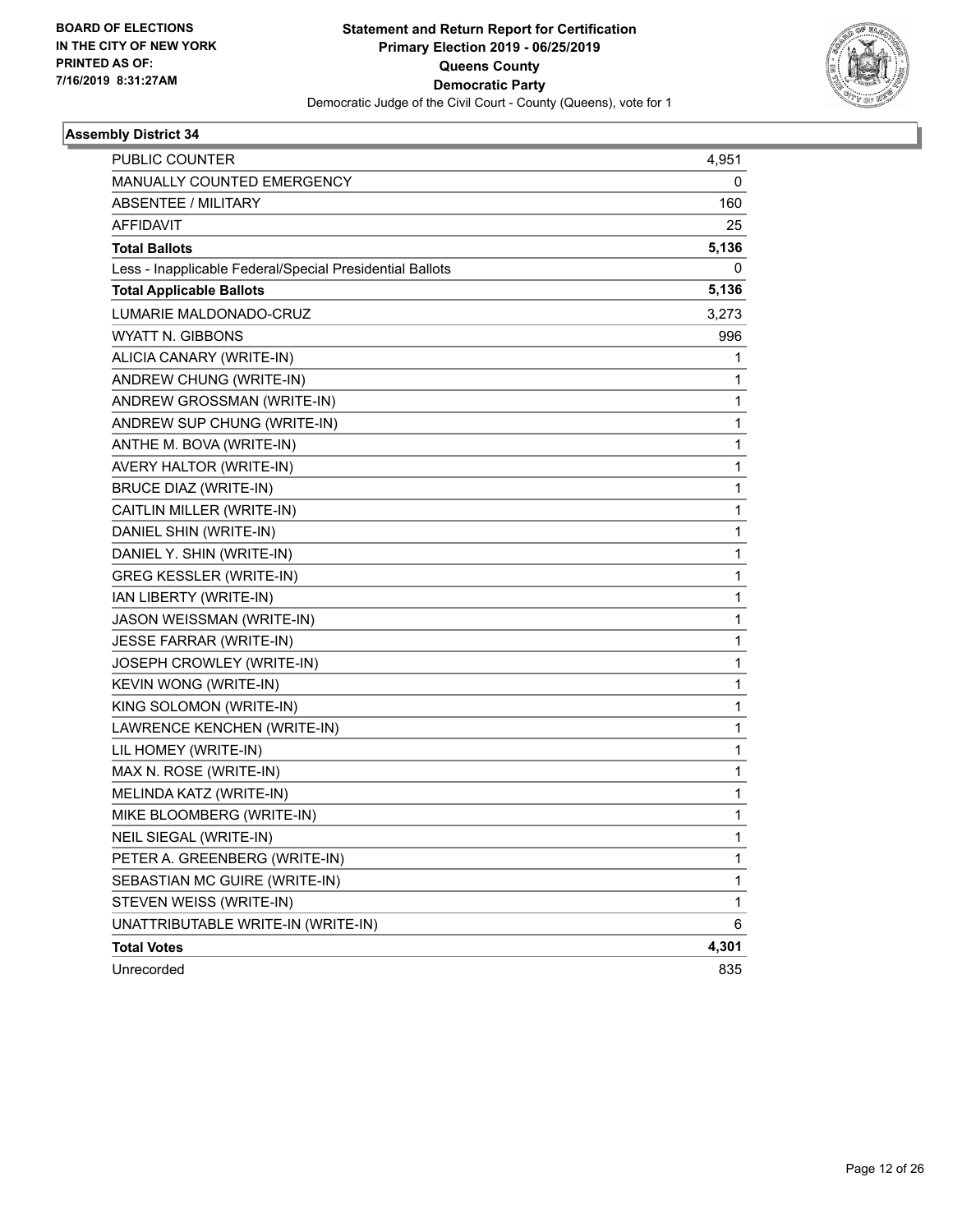

| <b>PUBLIC COUNTER</b>                                    | 3,141 |
|----------------------------------------------------------|-------|
| <b>MANUALLY COUNTED EMERGENCY</b>                        | 0     |
| ABSENTEE / MILITARY                                      | 193   |
| <b>AFFIDAVIT</b>                                         | 12    |
| <b>Total Ballots</b>                                     | 3,346 |
| Less - Inapplicable Federal/Special Presidential Ballots | 0     |
| <b>Total Applicable Ballots</b>                          | 3,346 |
| LUMARIE MALDONADO-CRUZ                                   | 1,839 |
| <b>WYATT N. GIBBONS</b>                                  | 1,027 |
| BEAUFORD T JUSTIC (WRITE-IN)                             |       |
| DWIGHT MARSHALL (WRITE-IN)                               | 1     |
| ERIN SWEENEY (WRITE-IN)                                  |       |
| JAMES WONG (WRITE-IN)                                    |       |
| MICHELLE OBAMA (WRITE-IN)                                | 1     |
| UNATTRIBUTABLE WRITE-IN (WRITE-IN)                       | 1     |
| UNCOUNTED WRITE-IN PER STATUTE (WRITE-IN)                | 1     |
| <b>Total Votes</b>                                       | 2,873 |
| Unrecorded                                               | 473   |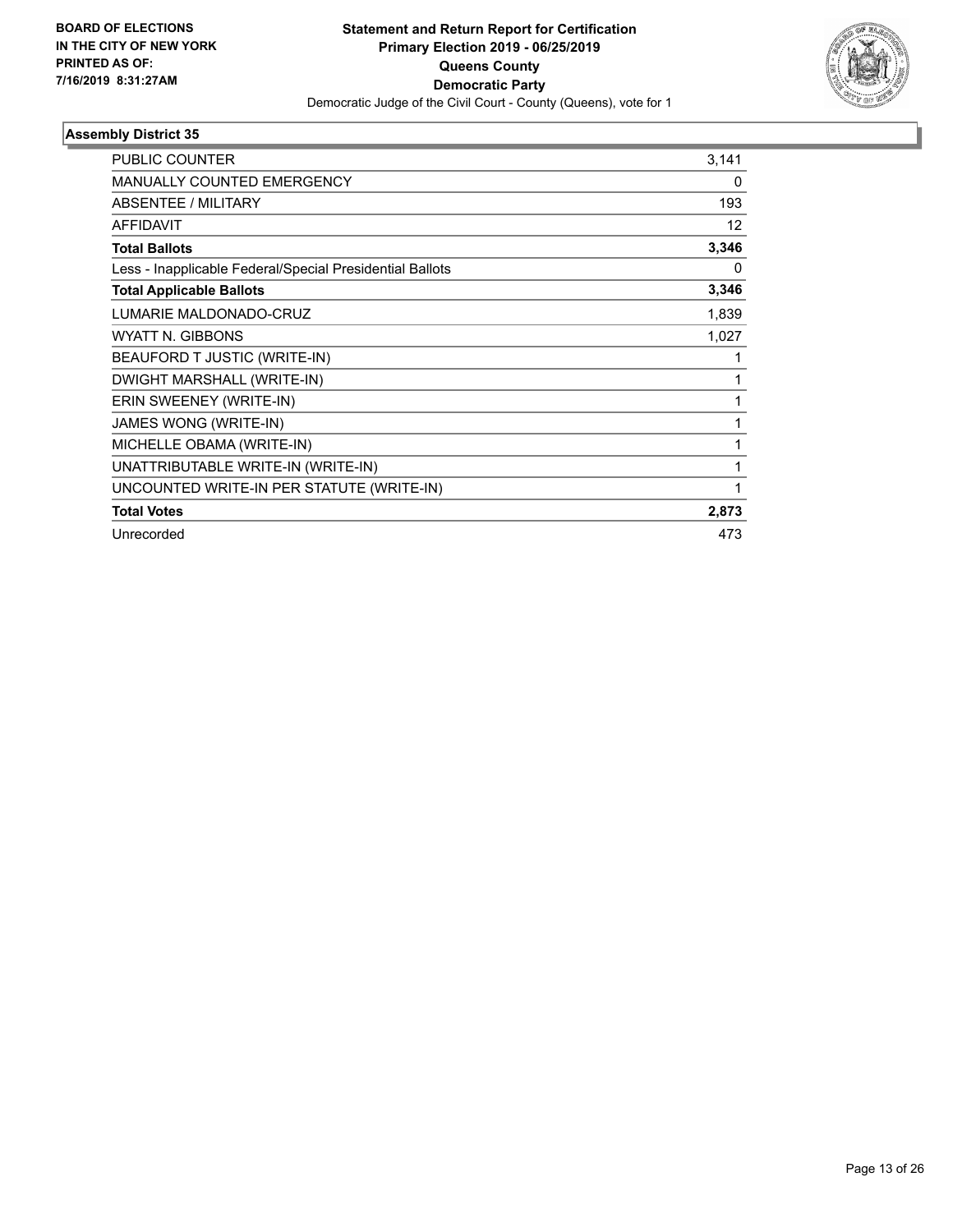

| <b>PUBLIC COUNTER</b>                                    | 8,198        |
|----------------------------------------------------------|--------------|
| MANUALLY COUNTED EMERGENCY                               | 0            |
| <b>ABSENTEE / MILITARY</b>                               | 191          |
| AFFIDAVIT                                                | 76           |
| <b>Total Ballots</b>                                     | 8,465        |
| Less - Inapplicable Federal/Special Presidential Ballots | 0            |
| <b>Total Applicable Ballots</b>                          | 8,465        |
| LUMARIE MALDONADO-CRUZ                                   | 4,918        |
| WYATT N. GIBBONS                                         | 1,440        |
| ALANNA ROSENBLATT (WRITE-IN)                             | 1            |
| ANDREW DEGROM (WRITE-IN)                                 | 1            |
| ANDREW GROSSMAN (WRITE-IN)                               | 1            |
| ANNEMARIE CARUSO (WRITE-IN)                              | 1            |
| ANTHONY P. LOGIUDICE (WRITE-IN)                          | $\mathbf{1}$ |
| CARA BERNSTEIN (WRITE-IN)                                | 1            |
| CLARE KENEFICK (WRITE-IN)                                | 1            |
| CONNOR MEALEY (WRITE-IN)                                 | 1            |
| CORY HOLOVACH (WRITE-IN)                                 | 1            |
| CYNTHIA NIXON (WRITE-IN)                                 | 1            |
| ELMER TWENTE (WRITE-IN)                                  | $\mathbf{1}$ |
| EMMANUEL KOSSARIS (WRITE-IN)                             | 1            |
| <b>GREGORY POLIT (WRITE-IN)</b>                          | 1            |
| HARRY STONE (WRITE-IN)                                   | 1            |
| ILECK D.JUDGES (WRITE-IN)                                | 1            |
| JAMES MCLOUHLIN (WRITE-IN)                               | 1            |
| JAQUELINE FISHMEN (WRITE-IN)                             | $\mathbf{1}$ |
| JOHN WATERS (WRITE-IN)                                   | 1            |
| JON TURREL (WRITE-IN)                                    | 1            |
| JORDAN ROSSMAN (WRITE-IN)                                | 1            |
| JOSEPH NICZKY (WRITE-IN)                                 | 1            |
| <b>JUSTIC MIRZAGI (WRITE-IN)</b>                         | 1            |
| KATE SCANLAN (WRITE-IN)                                  | 1            |
| KENNY OMEGA (WRITE-IN)                                   | 1            |
| KEVIN HANRATTY (WRITE-IN)                                | 1            |
| LISA SIMPSON (WRITE-IN)                                  | 1            |
| MARCO ESCUANDOLAS (WRITE-IN)                             | 1            |
| MAX RUST (WRITE-IN)                                      | 1            |
| MEAGAN CHEN (WRITE-IN)                                   | 1            |
| MICHAEL STUPAKEVEH (WRITE-IN)                            | 1            |
| MICKEY MOUSE (WRITE-IN)                                  | 1            |
| PETER VALLONE (WRITE-IN)                                 | 1            |
| RAY MILLER (WRITE-IN)                                    | 1            |
| ROBYN FISHER (WRITE-IN)                                  | 1            |
| RUDOLPH GIULIANI (WRITE-IN)                              | 1            |
| SABRINA NUGENT (WRITE-IN)                                | 1            |
| SEAN P DIDDY COMBS (WRITE-IN)                            | 1            |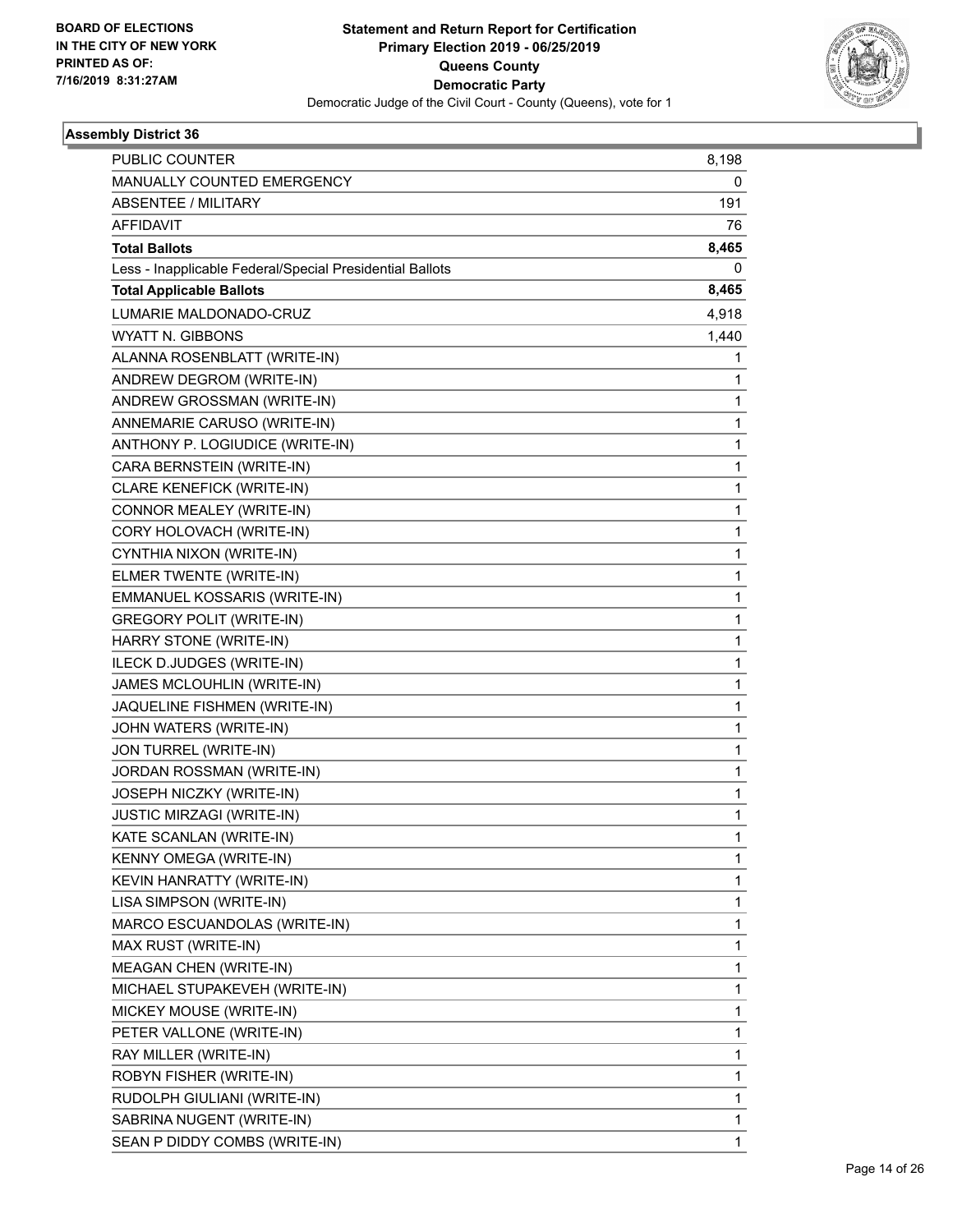

| SIRRAH DOBBEA (WRITE-IN)<br>STEPHEN J. MIDDLEMAS (WRITE-IN)<br>TIFFANY CABAN (WRITE-IN)<br>UNATTRIBUTABLE WRITE-IN (WRITE-IN)<br>VALERYIA YERMAKOVA (WRITE-IN)<br>VIGIE RAMOS RIOS (WRITE-IN)<br>ZEPHYR TEACHOUT (WRITE-IN)<br><b>Total Votes</b><br>2.052<br>Unrecorded |       |
|--------------------------------------------------------------------------------------------------------------------------------------------------------------------------------------------------------------------------------------------------------------------------|-------|
|                                                                                                                                                                                                                                                                          |       |
|                                                                                                                                                                                                                                                                          |       |
|                                                                                                                                                                                                                                                                          |       |
|                                                                                                                                                                                                                                                                          | 12    |
|                                                                                                                                                                                                                                                                          |       |
|                                                                                                                                                                                                                                                                          |       |
|                                                                                                                                                                                                                                                                          |       |
|                                                                                                                                                                                                                                                                          | 6,413 |
|                                                                                                                                                                                                                                                                          |       |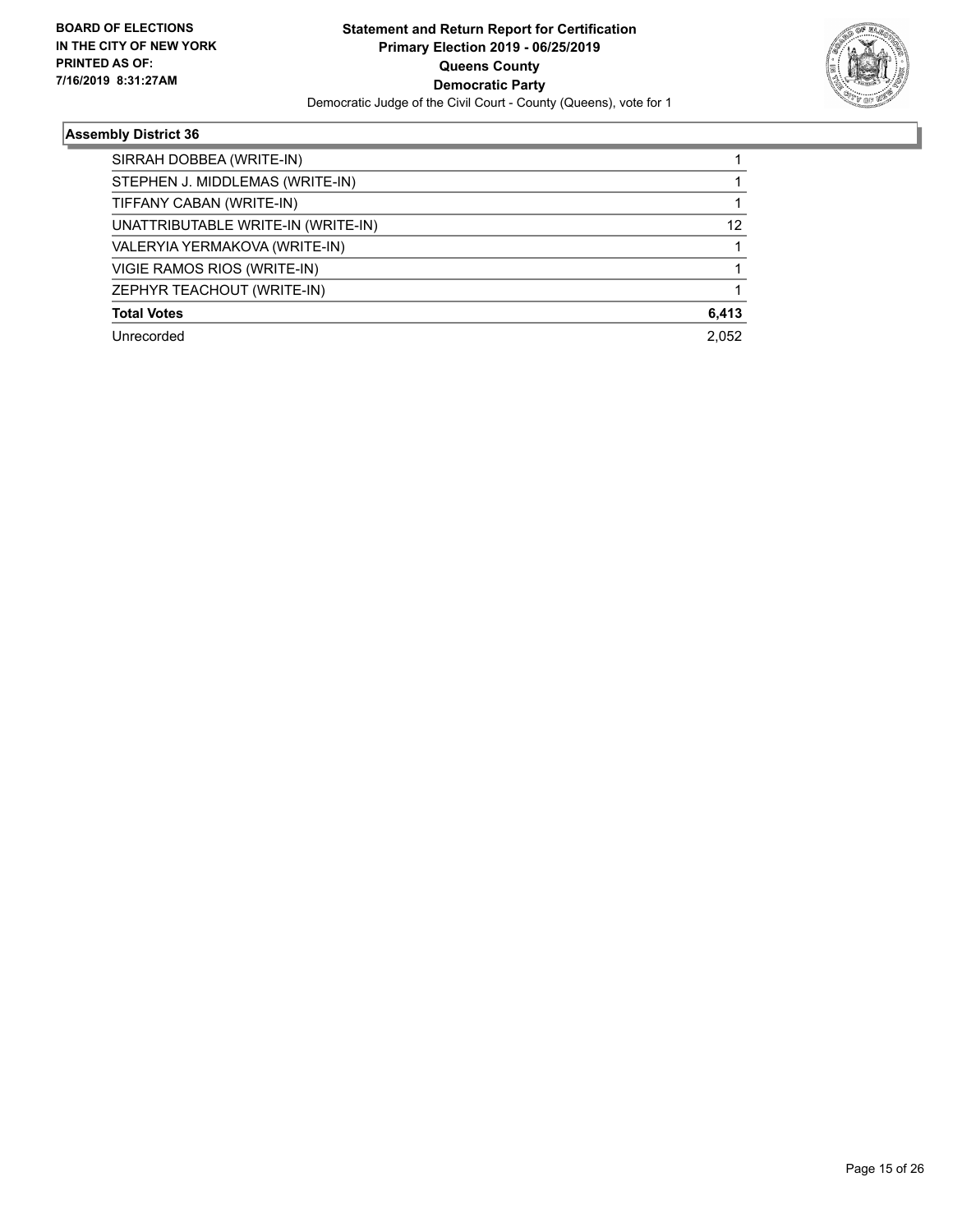

| <b>PUBLIC COUNTER</b>                                    | 7,043 |
|----------------------------------------------------------|-------|
| MANUALLY COUNTED EMERGENCY                               | 0     |
| <b>ABSENTEE / MILITARY</b>                               | 151   |
| <b>AFFIDAVIT</b>                                         | 81    |
| <b>Total Ballots</b>                                     | 7,275 |
| Less - Inapplicable Federal/Special Presidential Ballots | 0     |
| <b>Total Applicable Ballots</b>                          | 7,275 |
| LUMARIE MALDONADO-CRUZ                                   | 4,365 |
| <b>WYATT N. GIBBONS</b>                                  | 1,272 |
| ADAM LIBOVE (WRITE-IN)                                   | 1     |
| ADAM MIDVIDY (WRITE-IN)                                  | 1     |
| ALFRED E NEWMAN (WRITE-IN)                               | 1     |
| AMY FELLENBAUM (WRITE-IN)                                | 1     |
| ANDERSON FUENTES (WRITE-IN)                              | 1     |
| BARBARA J. MONROE (WRITE-IN)                             | 1     |
| BRIAN BARNWELL (WRITE-IN)                                | 1     |
| BRYAN MORRIS (WRITE-IN)                                  | 1     |
| CHIP CHIPERSON (WRITE-IN)                                | 1     |
| DAN KILIAN (WRITE-IN)                                    | 1     |
| DANIEL HEINRICH (WRITE-IN)                               | 1     |
| FERNANDO BLAKE (WRITE-IN)                                | 1     |
| GUSTAVO G. GARCIA (WRITE-IN)                             | 1     |
| HUGH BARAN (WRITE-IN)                                    | 1     |
| JENIFFER MURPHY (WRITE-IN)                               | 1     |
| JENNA WEINBLATT (WRITE-IN)                               | 1     |
| JOANNA RUBINO (WRITE-IN)                                 | 1     |
| JOHN SMITH (WRITE-IN)                                    | 2     |
| LAIN MARCKS (WRITE-IN)                                   | 1     |
| LAZLO PANAFLEX (WRITE-IN)                                | 1     |
| <b>LEAH REISS (WRITE-IN)</b>                             | 1     |
| MELINDA VELEZ (WRITE-IN)                                 | 1     |
| MICHAEL CHILDS (WRITE-IN)                                | 1     |
| MIKE DANG (WRITE-IN)                                     | 1     |
| PEE WEE HERMAN (WRITE-IN)                                | 1     |
| THEODORE VON DUFFEL (WRITE-IN)                           | 1     |
| UNATTRIBUTABLE WRITE-IN (WRITE-IN)                       | 14    |
| WILLIAM WACHTEL (WRITE-IN)                               | 1     |
| <b>Total Votes</b>                                       | 5,679 |
| Unrecorded                                               | 1,596 |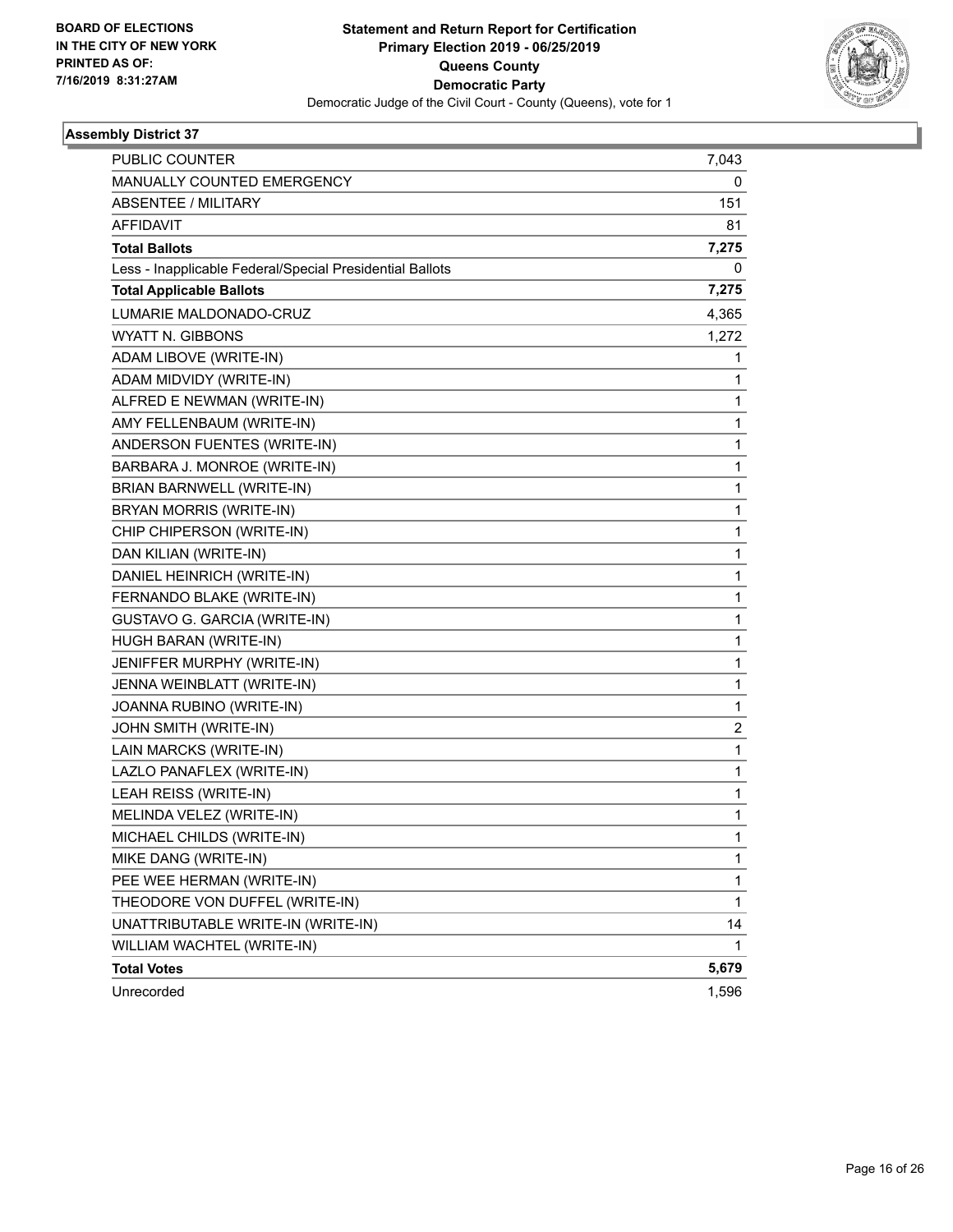

| <b>PUBLIC COUNTER</b>                                    | 2,516          |
|----------------------------------------------------------|----------------|
| MANUALLY COUNTED EMERGENCY                               | 0              |
| <b>ABSENTEE / MILITARY</b>                               | 71             |
| <b>AFFIDAVIT</b>                                         | 20             |
| <b>Total Ballots</b>                                     | 2,607          |
| Less - Inapplicable Federal/Special Presidential Ballots | 0              |
| <b>Total Applicable Ballots</b>                          | 2,607          |
| LUMARIE MALDONADO-CRUZ                                   | 1,602          |
| <b>WYATT N. GIBBONS</b>                                  | 547            |
| BARBARA MELE (WRITE-IN)                                  | 1              |
| ED O'NEILL (WRITE-IN)                                    | 1              |
| JANIL RODRIGUEZ (WRITE-IN)                               | 1              |
| MARGARET SMITH (WRITE-IN)                                | 1              |
| MARTHA ARELLANO (WRITE-IN)                               | 1              |
| PAUL DENNIS MCNAMARA (WRITE-IN)                          | 1              |
| ROMEO SEENJAN (WRITE-IN)                                 | $\overline{2}$ |
| STAUNOS HALKIAS (WRITE-IN)                               | 1              |
| THOMAS EDWARD (WRITE-IN)                                 | 1              |
| TOM MCCULLOUGH (WRITE-IN)                                | 1              |
| UNATTRIBUTABLE WRITE-IN (WRITE-IN)                       | $\overline{7}$ |
| UNCOUNTED WRITE-IN PER STATUTE (WRITE-IN)                | 1              |
| ZACH LEWIS (WRITE-IN)                                    | 1              |
| <b>Total Votes</b>                                       | 2,169          |
| Unrecorded                                               | 438            |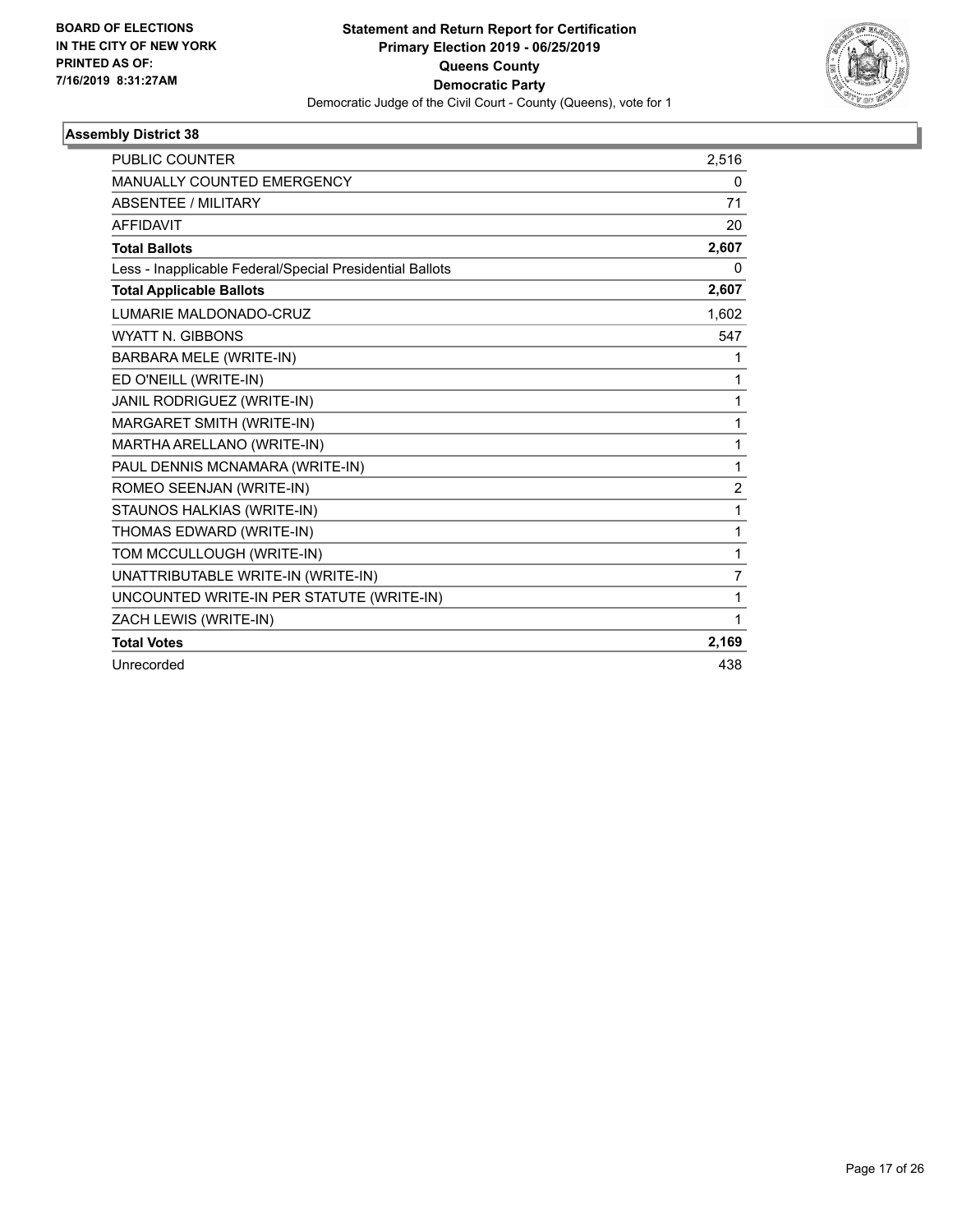

| <b>PUBLIC COUNTER</b>                                    | 3.411          |
|----------------------------------------------------------|----------------|
| MANUALLY COUNTED EMERGENCY                               | 0              |
| <b>ABSENTEE / MILITARY</b>                               | 81             |
| <b>AFFIDAVIT</b>                                         | 37             |
| <b>Total Ballots</b>                                     | 3,529          |
| Less - Inapplicable Federal/Special Presidential Ballots | 0              |
| <b>Total Applicable Ballots</b>                          | 3,529          |
| LUMARIE MALDONADO-CRUZ                                   | 2,412          |
| <b>WYATT N. GIBBONS</b>                                  | 622            |
| AL SMITHECE (WRITE-IN)                                   | 1              |
| ALBA N. OCHOA (WRITE-IN)                                 | 1              |
| <b>BRIAN PU-FOLKES (WRITE-IN)</b>                        | 1              |
| CATALINA CRUZ (WRITE-IN)                                 | 1              |
| DONALD DUCK (WRITE-IN)                                   | 1              |
| ELEANOR REILLY (WRITE-IN)                                | 1              |
| FRANSICO MOYA (WRITE-IN)                                 | 1              |
| JONATHAN ANZALONE (WRITE-IN)                             | 1              |
| ROBERT KOENIG (WRITE-IN)                                 | $\overline{c}$ |
| SEBASTIAN MCGUIRE (WRITE-IN)                             | 1              |
| STAUNOS HALKIAS (WRITE-IN)                               | 1              |
| UNATTRIBUTABLE WRITE-IN (WRITE-IN)                       | 1              |
| UNCOUNTED WRITE-IN PER STATUTE (WRITE-IN)                | 1              |
| <b>Total Votes</b>                                       | 3,048          |
| Unrecorded                                               | 481            |

| PUBLIC COUNTER                                           | 2,471 |
|----------------------------------------------------------|-------|
| MANUALLY COUNTED EMERGENCY                               | 0     |
| <b>ABSENTEE / MILITARY</b>                               | 125   |
| AFFIDAVIT                                                | 13    |
| <b>Total Ballots</b>                                     | 2,609 |
| Less - Inapplicable Federal/Special Presidential Ballots | 0     |
| <b>Total Applicable Ballots</b>                          | 2,609 |
| LUMARIE MALDONADO-CRUZ                                   | 1,268 |
| WYATT N. GIBBONS                                         | 822   |
| BETTY LUGO (WRITE-IN)                                    | 1     |
| JEFF STELZER (WRITE-IN)                                  | 1     |
| MICHAEL J. AUGUGLIARO (WRITE-IN)                         | 1     |
| TONY AVELLA (WRITE-IN)                                   | 1     |
| UNATTRIBUTABLE WRITE-IN (WRITE-IN)                       | 2     |
| <b>Total Votes</b>                                       | 2,096 |
| Unrecorded                                               | 513   |
|                                                          |       |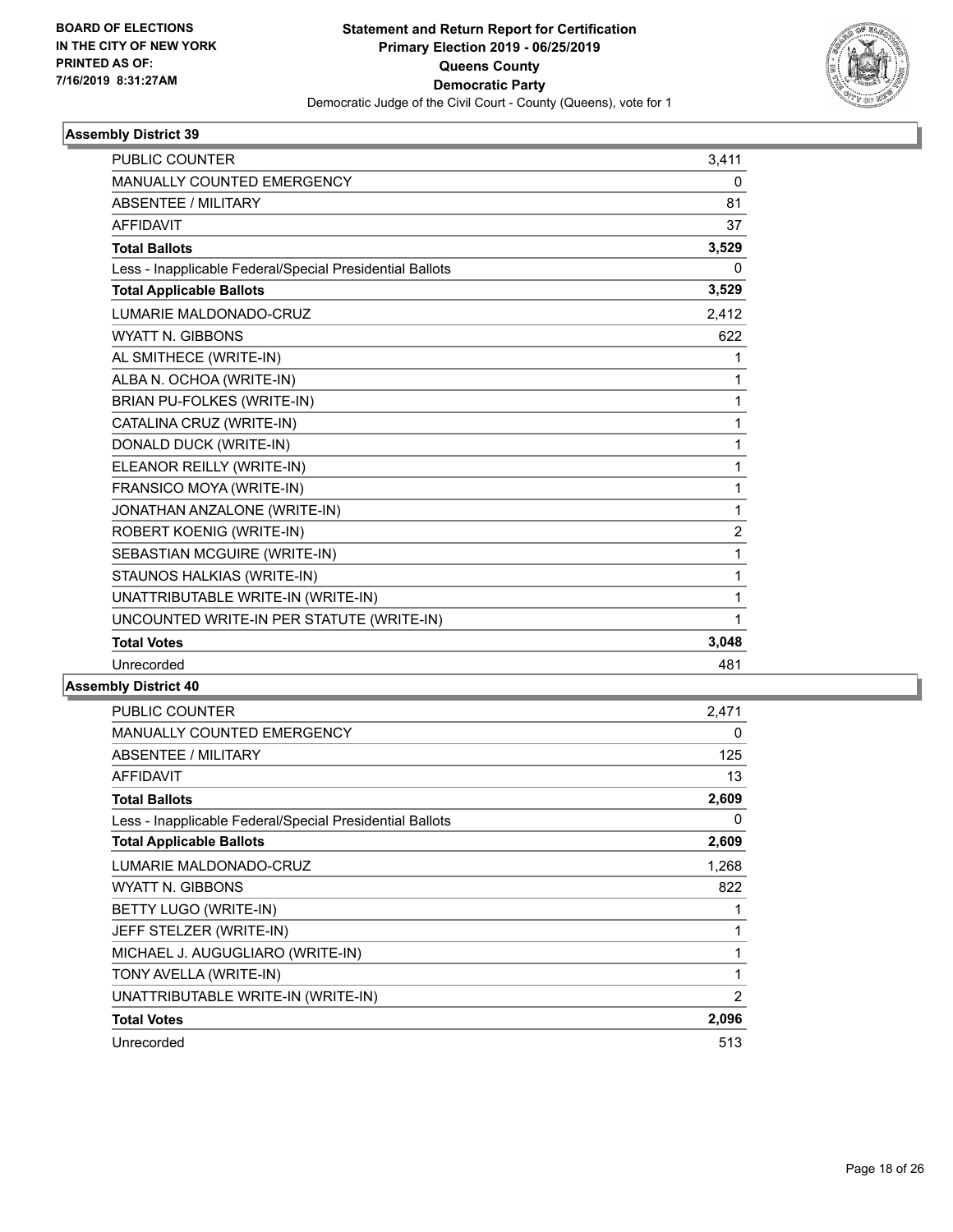

| <b>PUBLIC COUNTER</b>                                    | 86,541       |
|----------------------------------------------------------|--------------|
| MANUALLY COUNTED EMERGENCY                               | 0            |
| <b>ABSENTEE / MILITARY</b>                               | 3,545        |
| AFFIDAVIT                                                | 482          |
| <b>Total Ballots</b>                                     | 90,568       |
| Less - Inapplicable Federal/Special Presidential Ballots | 0            |
| <b>Total Applicable Ballots</b>                          | 90,568       |
| LUMARIE MALDONADO-CRUZ                                   | 45,479       |
| <b>WYATT N. GIBBONS</b>                                  | 27,512       |
| ABDUL MUTAQIM (WRITE-IN)                                 | 1            |
| ABENA-ANIKE WOOTEN (WRITE-IN)                            | 1            |
| ABISOYE OLORUNTOBA (WRITE-IN)                            | 1            |
| ADAM AISEN (WRITE-IN)                                    | 1            |
| ADAM GOLDSMITH (WRITE-IN)                                | 1            |
| ADAM LIBOVE (WRITE-IN)                                   | 1            |
| ADAM MIDVIDY (WRITE-IN)                                  | $\mathbf{1}$ |
| AL SMITHECE (WRITE-IN)                                   | 1            |
| ALANNA ROSENBLATT (WRITE-IN)                             | 1            |
| ALBA N. OCHOA (WRITE-IN)                                 | 1            |
| ALBERT J.GALATAN (WRITE-IN)                              | 2            |
| ALEXANDRIA BENETATOS (WRITE-IN)                          | 1            |
| ALEXANDRIA OCASIO-CORTEZ (WRITE-IN)                      | $\mathbf{1}$ |
| ALFRED E NEWMAN (WRITE-IN)                               | 1            |
| ALICIA CANARY (WRITE-IN)                                 | 1            |
| ALTON H. MADDOX JR. (WRITE-IN)                           | 1            |
| AMY FELLENBAUM (WRITE-IN)                                | 1            |
| ANDERSON FUENTES (WRITE-IN)                              | 1            |
| ANDREA KHAN (WRITE-IN)                                   | $\mathbf{1}$ |
| ANDREW CHUNG (WRITE-IN)                                  | 1            |
| ANDREW DEGROM (WRITE-IN)                                 | 1            |
| ANDREW GROSSMAN (WRITE-IN)                               | 2            |
| ANDREW SUP CHUNG (WRITE-IN)                              | 1            |
| ANDY BYFORD (WRITE-IN)                                   | 1            |
| ANNA-LEE TAYLOR (WRITE-IN)                               | 1            |
| ANNEMARIE CARUSO (WRITE-IN)                              | 1            |
| ANTHE M. BOVA (WRITE-IN)                                 | 1            |
| ANTHONY P. LOGIUDICE (WRITE-IN)                          | 1            |
| ANTHONY S ERCOLANO (WRITE-IN)                            | 1            |
| ANTHONY WEINER (WRITE-IN)                                | 1            |
| ARI HACH (WRITE-IN)                                      | 1            |
| ARONOFF ALAN (WRITE-IN)                                  | 1            |
| ASHER TAUB (WRITE-IN)                                    | 1            |
| AVERY HALTOR (WRITE-IN)                                  | 1            |
| BARACK OBAMA (WRITE-IN)                                  | 1            |
| BARBARA J. MONROE (WRITE-IN)                             | 1            |
| BARBARA MELE (WRITE-IN)                                  | 1            |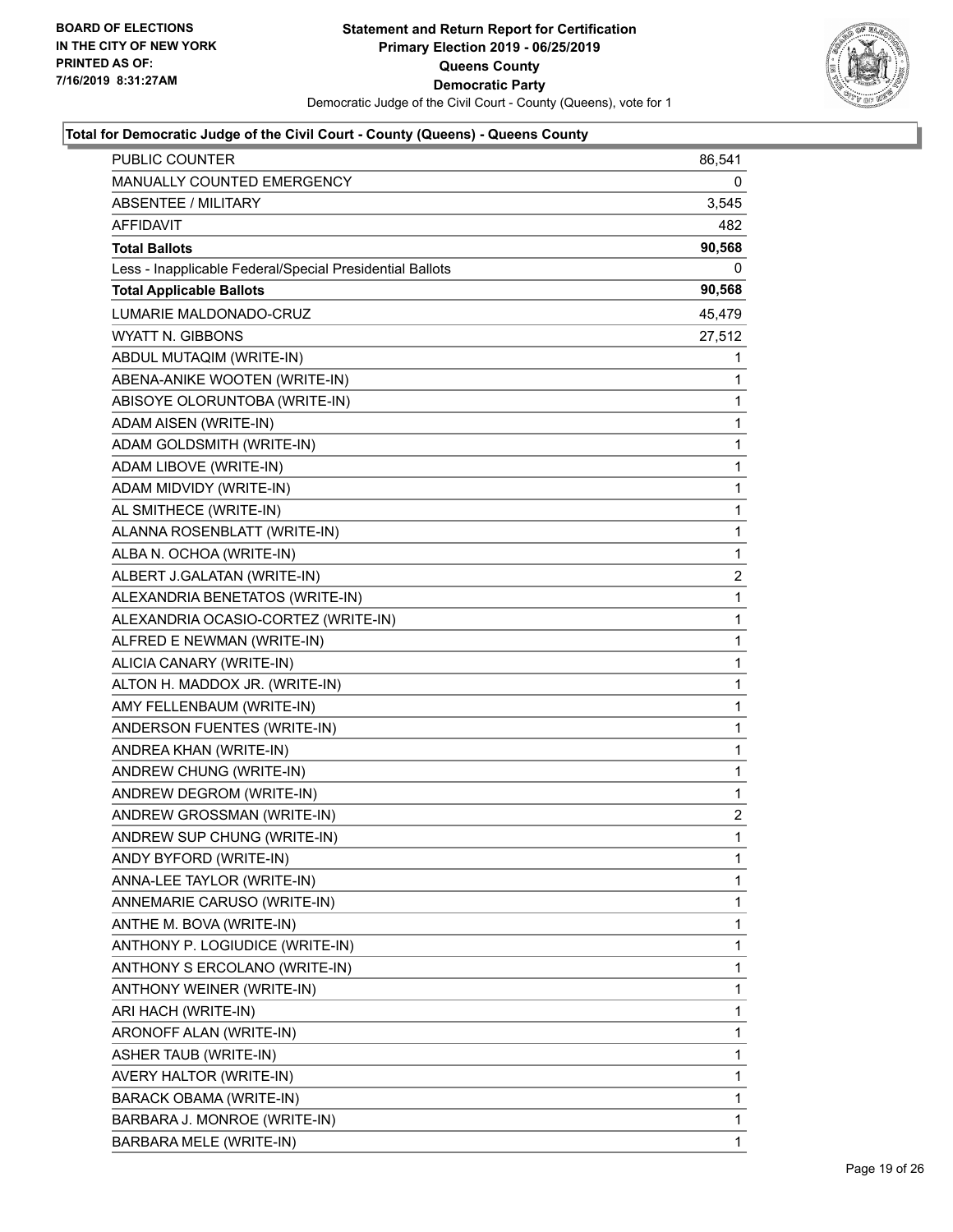

| 3<br>1<br>1<br>1<br>1<br>1<br>1<br>1 |
|--------------------------------------|
|                                      |
|                                      |
|                                      |
|                                      |
|                                      |
|                                      |
|                                      |
|                                      |
| 1                                    |
| 1                                    |
| 1                                    |
| 1                                    |
| 1                                    |
| 1                                    |
| 1                                    |
| 1                                    |
| 1                                    |
| 1                                    |
| 1                                    |
| 1                                    |
| 1                                    |
| 1                                    |
| 1                                    |
| 1                                    |
| 1                                    |
| 1                                    |
| 1                                    |
| 1                                    |
| 1                                    |
| 1                                    |
| 1                                    |
| 1                                    |
| 1                                    |
| 1                                    |
| 1                                    |
| 1                                    |
| 1                                    |
| 1                                    |
| 1                                    |
| 1                                    |
|                                      |
| 1                                    |
| 1                                    |
| 1                                    |
| 1                                    |
|                                      |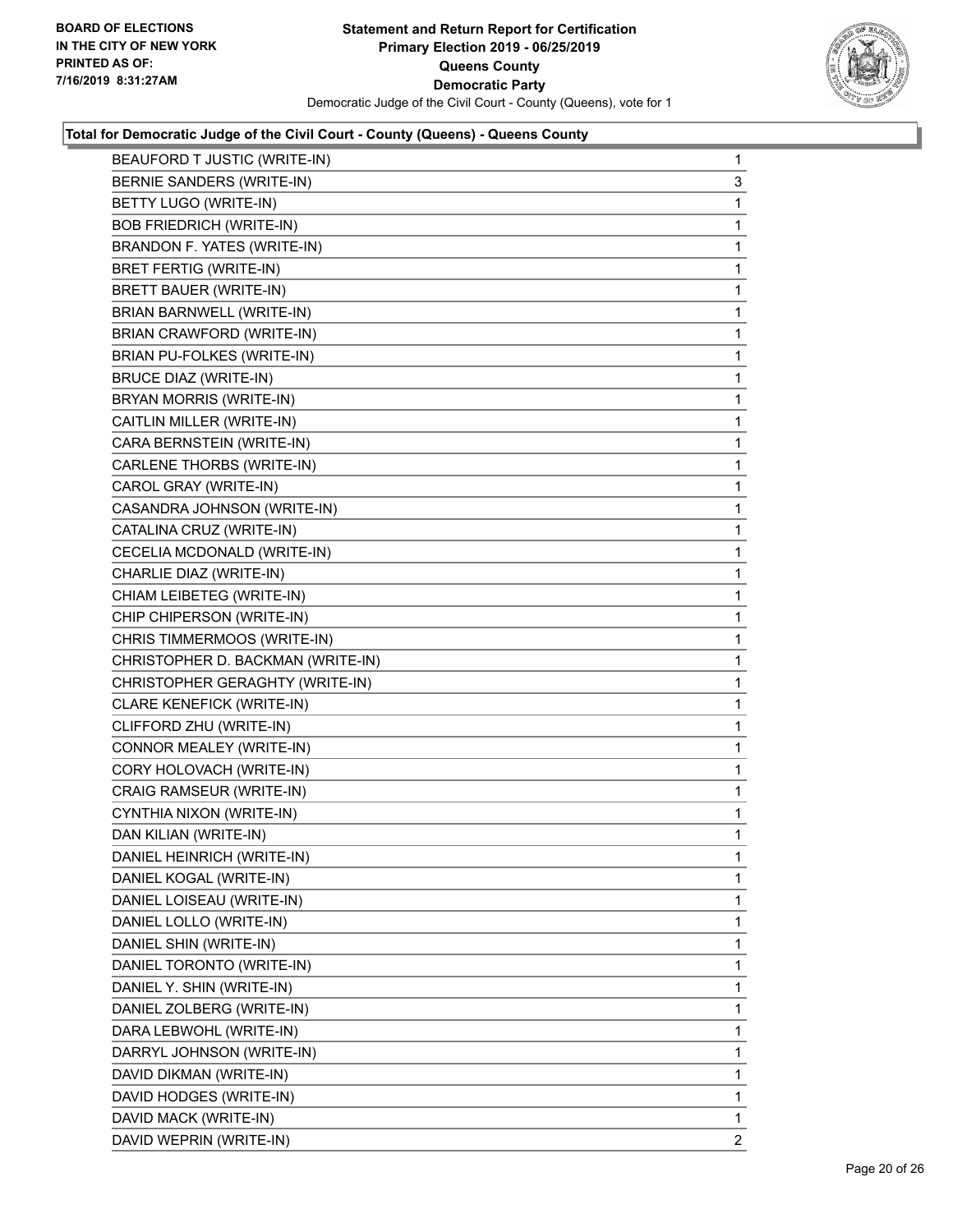

| DELICIA B DAVIS (WRITE-IN)             | 1                       |
|----------------------------------------|-------------------------|
| DEOR DIXON (WRITE-IN)                  | 1                       |
| DIANA WALCOTT (WRITE-IN)               | $\overline{\mathbf{c}}$ |
| DILLON OTOOLE (WRITE-IN)               | 1                       |
| DONALD DUCK (WRITE-IN)                 | 1                       |
| DONALD J. TRUMP (WRITE-IN)             | 3                       |
| DONNA DOWNES (WRITE-IN)                | 1                       |
| DORIEN GOTTLIEB (WRITE-IN)             | 1                       |
| DUONG TRAN (WRITE-IN)                  | 1                       |
| DWIGHT MARSHALL (WRITE-IN)             | 1                       |
| ED O'NEILL (WRITE-IN)                  | 1                       |
| EDWARD PHILLIP (WRITE-IN)              | 1                       |
| EDWARD R. TEMPESTA (WRITE-IN)          | 1                       |
| EDWRD ZUZANT JR. (WRITE-IN)            | 1                       |
| EL CHAPO (WRITE-IN)                    | 1                       |
| ELEANOR REILLY (WRITE-IN)              | 1                       |
| ELIZABETH A. MACEWEN-TIMKEN (WRITE-IN) | 2                       |
| ELIZABETH FASSLER (WRITE-IN)           | 1                       |
| ELLIE M. REIILY (WRITE-IN)             | 2                       |
| ELMER TWENTE (WRITE-IN)                | 1                       |
| ELZABET WARREN (WRITE-IN)              | 1                       |
| EMILY YEH (WRITE-IN)                   | 1                       |
| EMMANUEL KOSSARIS (WRITE-IN)           | 1                       |
| EREZ N. SHARON (WRITE-IN)              | 1                       |
| ERIC TRUMP (WRITE-IN)                  | 3                       |
| ERIN SWEENEY (WRITE-IN)                | 1                       |
| FABIO GIRALDO (WRITE-IN)               | 1                       |
| FERNANDO BLAKE (WRITE-IN)              | 1                       |
| FINBAR DEVINE (WRITE-IN)               | 1                       |
| FOZZY BEAR (WRITE-IN)                  | 1                       |
| FRANK KOTNICK (WRITE-IN)               | 1                       |
| FRANK ZAPPA (WRITE-IN)                 | 1                       |
| FRANKLIN ROOSEVELT (WRITE-IN)          | 1                       |
| FRANSICO MOYA (WRITE-IN)               | 1                       |
| FREDRICH WILSON (WRITE-IN)             | 1                       |
| GENDO IKARI (WRITE-IN)                 | 1                       |
| <b>GEORGE MIRTSOPOLOUS (WRITE-IN)</b>  | 1                       |
| <b>GEORGE SCAGA (WRITE-IN)</b>         | 1                       |
| GERALDINE M. CHAPEY (WRITE-IN)         | 1                       |
| GIOMO GIOVANNA (WRITE-IN)              | 1                       |
| <b>GREG KESSLER (WRITE-IN)</b>         | 1                       |
| GREGORY L. LASAK (WRITE-IN)            | 8                       |
| <b>GREGORY POLIT (WRITE-IN)</b>        | 1                       |
| GUSTAVO G. GARCIA (WRITE-IN)           | 1                       |
| HAROLD SCHULTZ (WRITE-IN)              | 1                       |
| HARRY STONE (WRITE-IN)                 | 1                       |
|                                        |                         |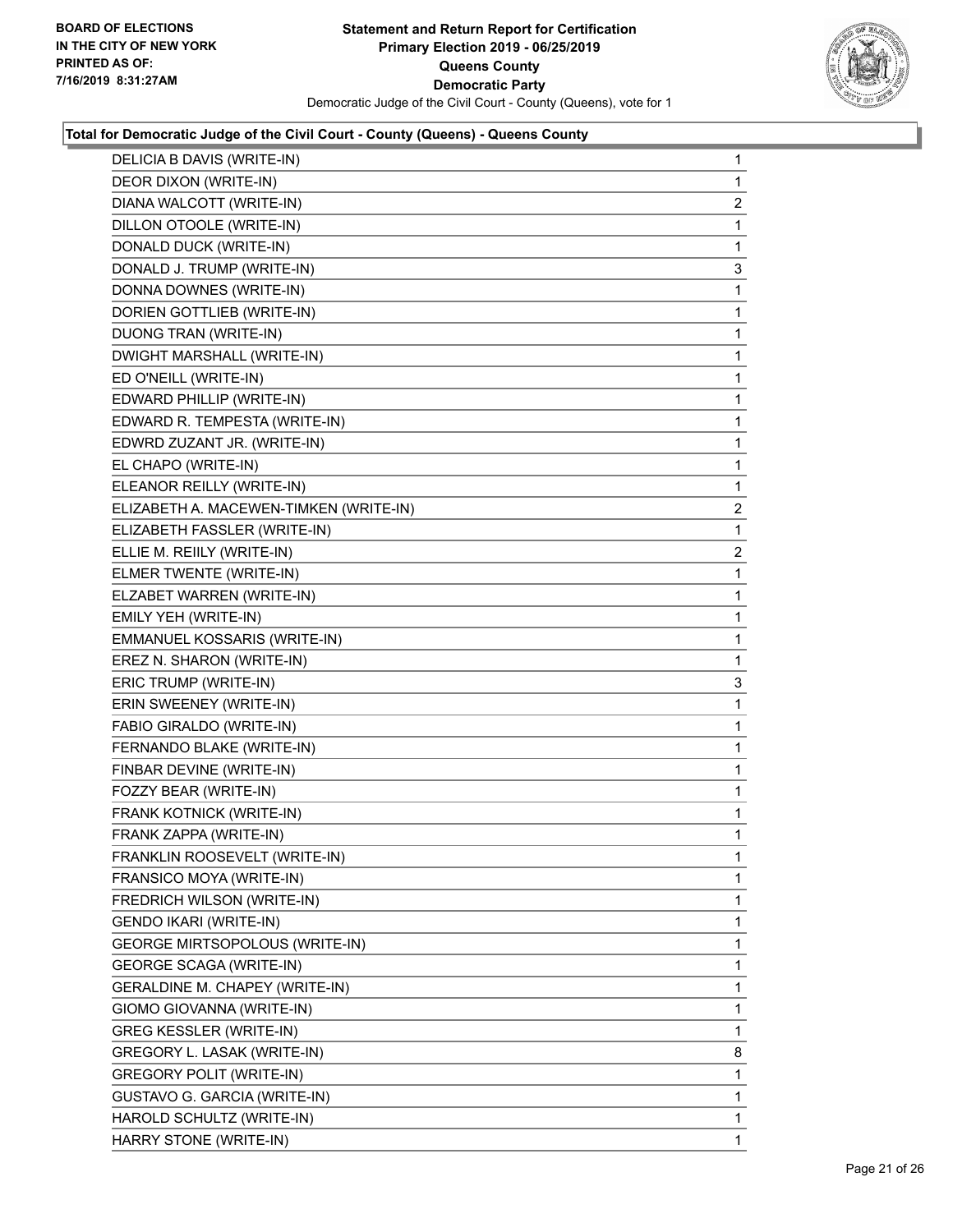

| HARRY W ALLEN III (WRITE-IN)     | 1                       |
|----------------------------------|-------------------------|
| HEIDE WILCOX (WRITE-IN)          | 1                       |
| HENRY FIELDING (WRITE-IN)        | 1                       |
| HILLARY CLINTON (WRITE-IN)       | 1                       |
| HON STEPHEN J. BOGLET (WRITE-IN) | 1                       |
| HOWARD BITTERMAN (WRITE-IN)      | 1                       |
| HUGH BARAN (WRITE-IN)            | 1                       |
| HUMBERT WONG (WRITE-IN)          | 1                       |
| IAN LIBERTY (WRITE-IN)           | 1                       |
| ILAN ELISHAYEV (WRITE-IN)        | $\overline{\mathbf{c}}$ |
| ILECK D.JUDGES (WRITE-IN)        | 1                       |
| IVAN STOJAKOVIC (WRITE-IN)       | 1                       |
| J.K. ROWLING (WRITE-IN)          | 1                       |
| JAFAR MUHMUD (WRITE-IN)          | 1                       |
| JAMAAL E. FRANCIS (WRITE-IN)     | 1                       |
| JAMES MCCARTHY (WRITE-IN)        | 1                       |
| JAMES MCLOUHLIN (WRITE-IN)       | 1                       |
| JAMES PASTORE (WRITE-IN)         | 1                       |
| JAMES WONG (WRITE-IN)            | 1                       |
| JANIL RODRIGUEZ (WRITE-IN)       | 1                       |
| JANNAT NOOR (WRITE-IN)           | 1                       |
| JAQUELINE FISHMEN (WRITE-IN)     | 1                       |
| JASON WEISSMAN (WRITE-IN)        | 1                       |
| JAY FINN (WRITE-IN)              | 1                       |
| JEANINE PIRRO (WRITE-IN)         | 1                       |
| JEFF STELZER (WRITE-IN)          | 1                       |
| JENIFFER MURPHY (WRITE-IN)       | 1                       |
| JENNA WEINBLATT (WRITE-IN)       | 1                       |
| JENNIFER ARDITI (WRITE-IN)       | 1                       |
| JENNIFER TUBRIDY (WRITE-IN)      | 1                       |
| <b>JESSE FARRAR (WRITE-IN)</b>   | 1                       |
| JESUS CRIST (WRITE-IN)           | 1                       |
| JOANNA RUBINO (WRITE-IN)         | 1                       |
| JOE FOX (WRITE-IN)               | $\overline{2}$          |
| JOEL BLUMENTHAL (WRITE-IN)       | 1                       |
| JOEL SERRANO (WRITE-IN)          | 1                       |
| JOHN ALBERT (WRITE-IN)           | 1                       |
| JOHN BONHAM (WRITE-IN)           | 1                       |
| JOHN DOE (WRITE-IN)              | $\overline{2}$          |
| JOHN RYAN (WRITE-IN)             | 1                       |
| JOHN SMITH (WRITE-IN)            | 2                       |
| JOHN WATERS (WRITE-IN)           | 1                       |
| JON TURREL (WRITE-IN)            | 1                       |
| JONATHAN ANZALONE (WRITE-IN)     | 1                       |
| JONATHAN GROSSMAN (WRITE-IN)     | 3                       |
| JORDAN ROSSMAN (WRITE-IN)        | 1                       |
|                                  |                         |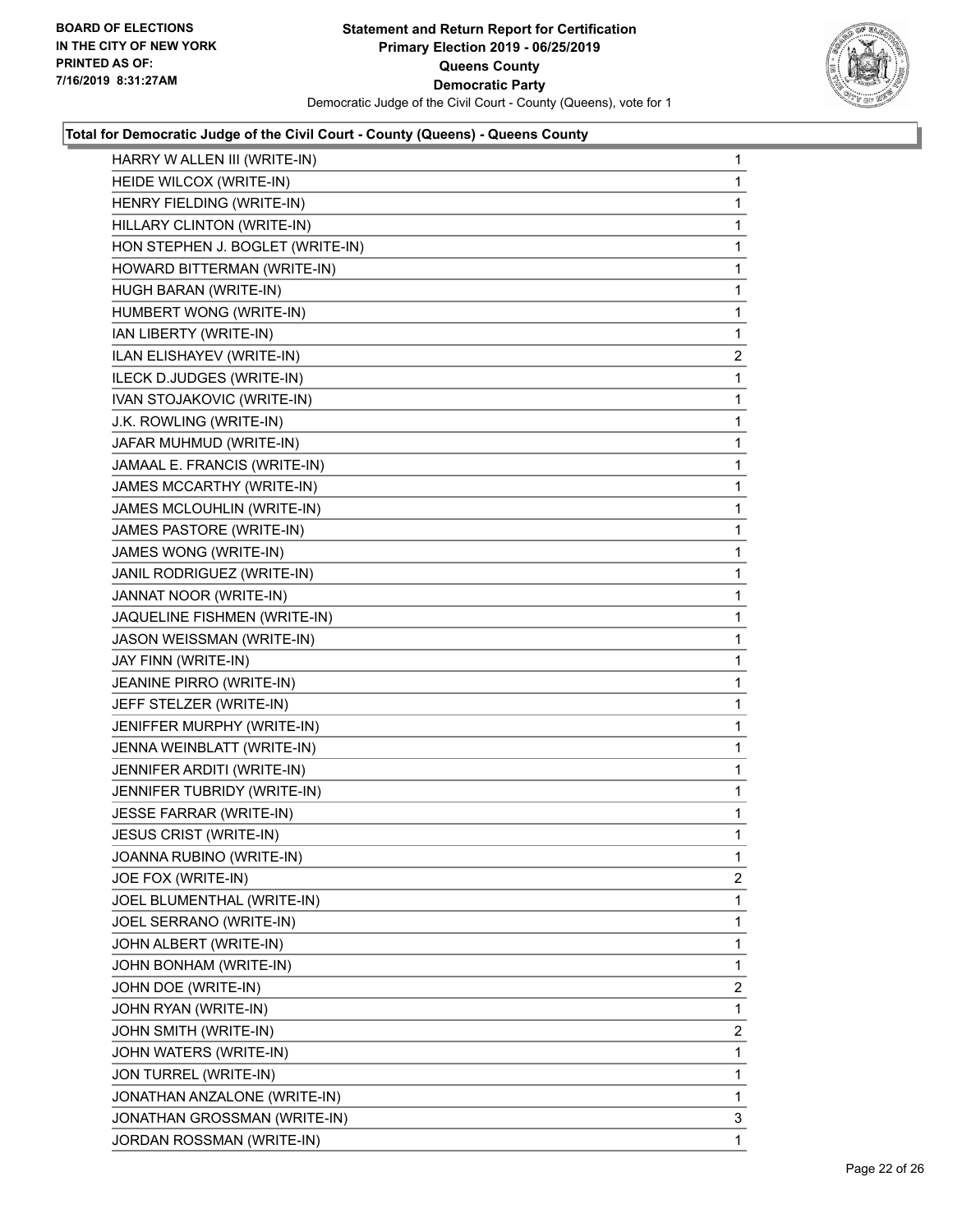

| JOSE L. NIEVES (WRITE-IN)        | $\mathbf{1}$   |
|----------------------------------|----------------|
| JOSEPH CROWLEY (WRITE-IN)        | $\overline{2}$ |
| JOSEPH NICZKY (WRITE-IN)         | 1              |
| JOSHUA BENESTEIN (WRITE-IN)      | $\mathbf 1$    |
| <b>JUSTIC MIRZAGI (WRITE-IN)</b> | 1              |
| JUSTIN J. SULSHY (WRITE-IN)      | 1              |
| KATE SCANLAN (WRITE-IN)          | 1              |
| KENNY OMEGA (WRITE-IN)           | $\mathbf 1$    |
| KEVIN HANRATTY (WRITE-IN)        | 1              |
| KEVIN SCATTERFIELD (WRITE-IN)    | $\mathbf{1}$   |
| KEVIN WONG (WRITE-IN)            | $\mathbf{1}$   |
| KHAAIR MORRISON (WRITE-IN)       | $\mathbf{1}$   |
| KIMBERLEY LAZAR (WRITE-IN)       | 1              |
| KING SOLOMON (WRITE-IN)          | $\mathbf{1}$   |
| LAIN MARCKS (WRITE-IN)           | 1              |
| LAWRENCE KENCHEN (WRITE-IN)      | $\mathbf{1}$   |
| LAZLO PANAFLEX (WRITE-IN)        | $\mathbf{1}$   |
| LEAH REISS (WRITE-IN)            | $\mathbf{1}$   |
| LEE RADIN (WRITE-IN)             | 1              |
| LEN HALPERN (WRITE-IN)           | $\mathbf{1}$   |
| LESTER BROWN (WRITE-IN)          | 1              |
| LIL HOMEY (WRITE-IN)             | $\mathbf{1}$   |
| LINDA FIELDS (WRITE-IN)          | $\mathbf{1}$   |
| LISA SIMPSON (WRITE-IN)          | $\mathbf{1}$   |
| LON COSTELLO (WRITE-IN)          | 1              |
| LWEIS FINKELMAN (WRITE-IN)       | $\mathbf{1}$   |
| MALCOLM SMITH (WRITE-IN)         | 1              |
| MARC ADLER (WRITE-IN)            | 2              |
| MARCO ESCUANDOLAS (WRITE-IN)     | $\mathbf{1}$   |
| MARGARET SMITH (WRITE-IN)        | $\mathbf 1$    |
| MARK COHEN (WRITE-IN)            | 1              |
| MARTHA ARELLANO (WRITE-IN)       | 1              |
| MARTIN LUTHER (WRITE-IN)         | 1              |
| MARTIN RITHOLTZ (WRITE-IN)       | $\mathbf 1$    |
| MARY BOSCH (WRITE-IN)            | 1              |
| MARY ELLEN LARKIN (WRITE-IN)     | 1              |
| MARY POPPINS (WRITE-IN)          | 1              |
| MATTHEW KESSLER (WRITE-IN)       | 1              |
| MAUREEN COTTEN (WRITE-IN)        | 1              |
| MAX IRWIN (WRITE-IN)             | 1              |
| MAX N. ROSE (WRITE-IN)           | 1              |
| MAX RUST (WRITE-IN)              | 1              |
| <b>MEAGAN CHEN (WRITE-IN)</b>    | 1              |
| MELINDA KATZ (WRITE-IN)          | 5              |
| MELINDA VELEZ (WRITE-IN)         | 1              |
| MELISSA ORLANDO (WRITE-IN)       | 1              |
|                                  |                |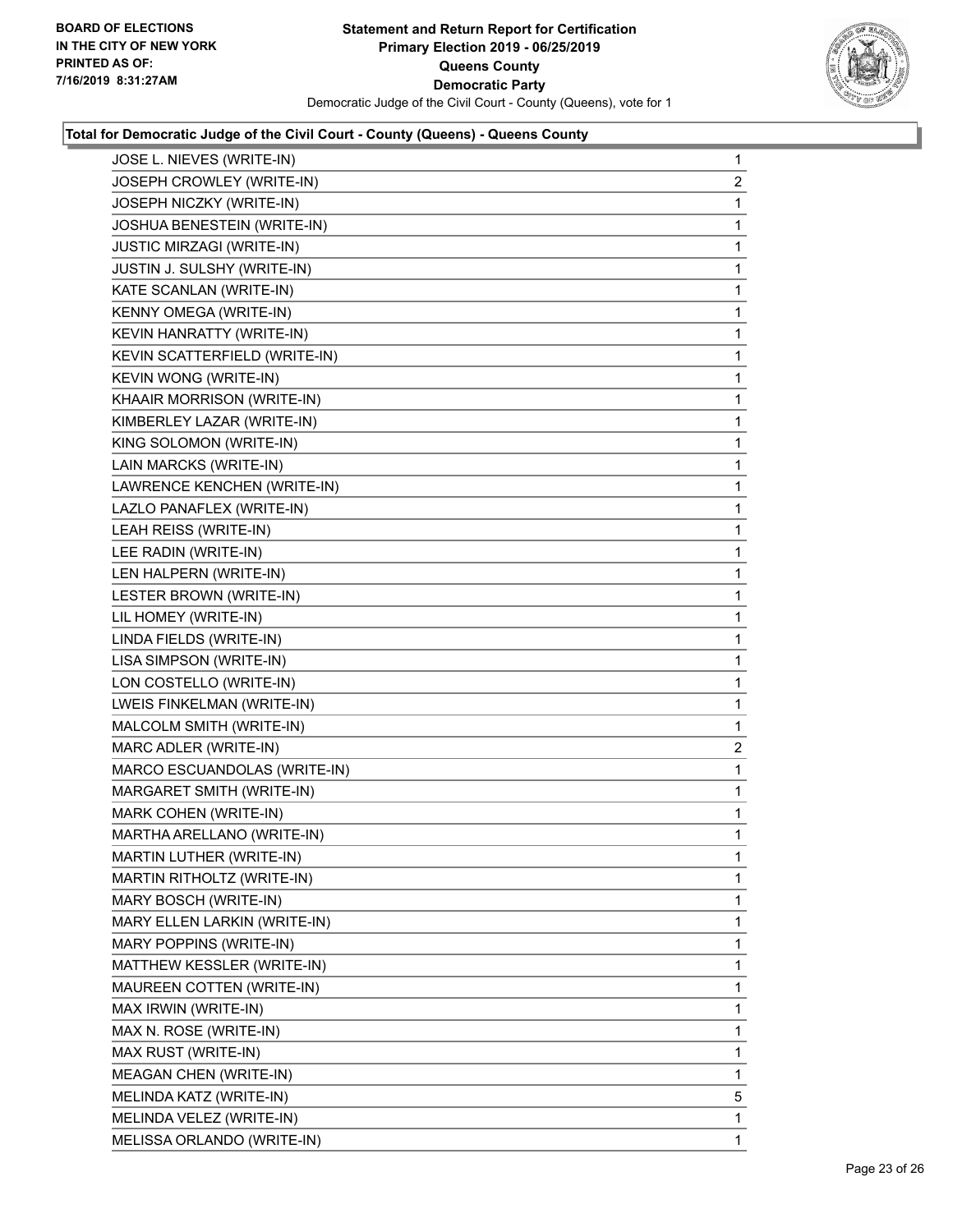

| MICHAEL ALLSOP JR. (WRITE-IN)    | 1              |
|----------------------------------|----------------|
| MICHAEL CHILDS (WRITE-IN)        | 1              |
| MICHAEL GOLDMAN (WRITE-IN)       | 7              |
| MICHAEL J. AUGUGLIARO (WRITE-IN) | 1              |
| MICHAEL STUPAKEVEH (WRITE-IN)    | 1              |
| MICHELLE OBAMA (WRITE-IN)        | 1              |
| MICHELLE ROBERTS (WRITE-IN)      | 1              |
| MICHELLE TITUS (WRITE-IN)        | 1              |
| MICKEY MOUSE (WRITE-IN)          | 7              |
| MIKE BLOOMBERG (WRITE-IN)        | 1              |
| MIKE DANG (WRITE-IN)             | 1              |
| MORDECLO STIEDFELD (WRITE-IN)    | 1              |
| MORRIS HOWARD (WRITE-IN)         | 1              |
| MOSHE METH (WRITE-IN)            | 1              |
| MUHAMMAD IBN ABDULLAH (WRITE-IN) | 1              |
| NECHAMA PEIKES (WRITE-IN)        | 2              |
| NEIL SIEGAL (WRITE-IN)           | 1              |
| NICHOLAS ABERNETHY (WRITE-IN)    | 1              |
| P.B. RICKEN BACKER (WRITE-IN)    | 1              |
| PAUL DENNIS MCNAMARA (WRITE-IN)  | 1              |
| PAUL SOLOMON (WRITE-IN)          | 1              |
| PEE WEE HERMAN (WRITE-IN)        | 1              |
| PENINA KATZ (WRITE-IN)           | 1              |
| PETER A. GREENBERG (WRITE-IN)    | 1              |
| PETER BEADLE (WRITE-IN)          | 1              |
| PETER PARKER (WRITE-IN)          | 1              |
| PETER VALLONE (WRITE-IN)         | 1              |
| PREET BHARARA (WRITE-IN)         | 1              |
| RABBI HAYIM SCHWATZ (WRITE-IN)   | 1              |
| RAY MILLER (WRITE-IN)            | 1              |
| RAYMOND KWONG (WRITE-IN)         | 1              |
| RENEE PAWAROO (WRITE-IN)         | 1              |
| RICHARD MATHEIS (WRITE-IN)       | 1              |
| RICHARD WRIGHT (WRITE-IN)        | 1              |
| ROBERT DENIRO (WRITE-IN)         | 1              |
| ROBERT KOENIG (WRITE-IN)         | 2              |
| ROBERT MCCREANOR (WRITE-IN)      | 1              |
| ROBYN FISHER (WRITE-IN)          | 1              |
| ROGER WAREHAM (WRITE-IN)         | 1              |
| ROMEO SEENJAN (WRITE-IN)         | $\overline{2}$ |
| RON ZAMIR (WRITE-IN)             | 1              |
| RONNIE D. WAX (WRITE-IN)         | 1              |
| RORY I. LANCMAN (WRITE-IN)       | 1              |
| ROY BEAN (WRITE-IN)              | 1              |
| RUBEN WILLIS (WRITE-IN)          | 1              |
| RUDOLPH GIULIANI (WRITE-IN)      | 1              |
|                                  |                |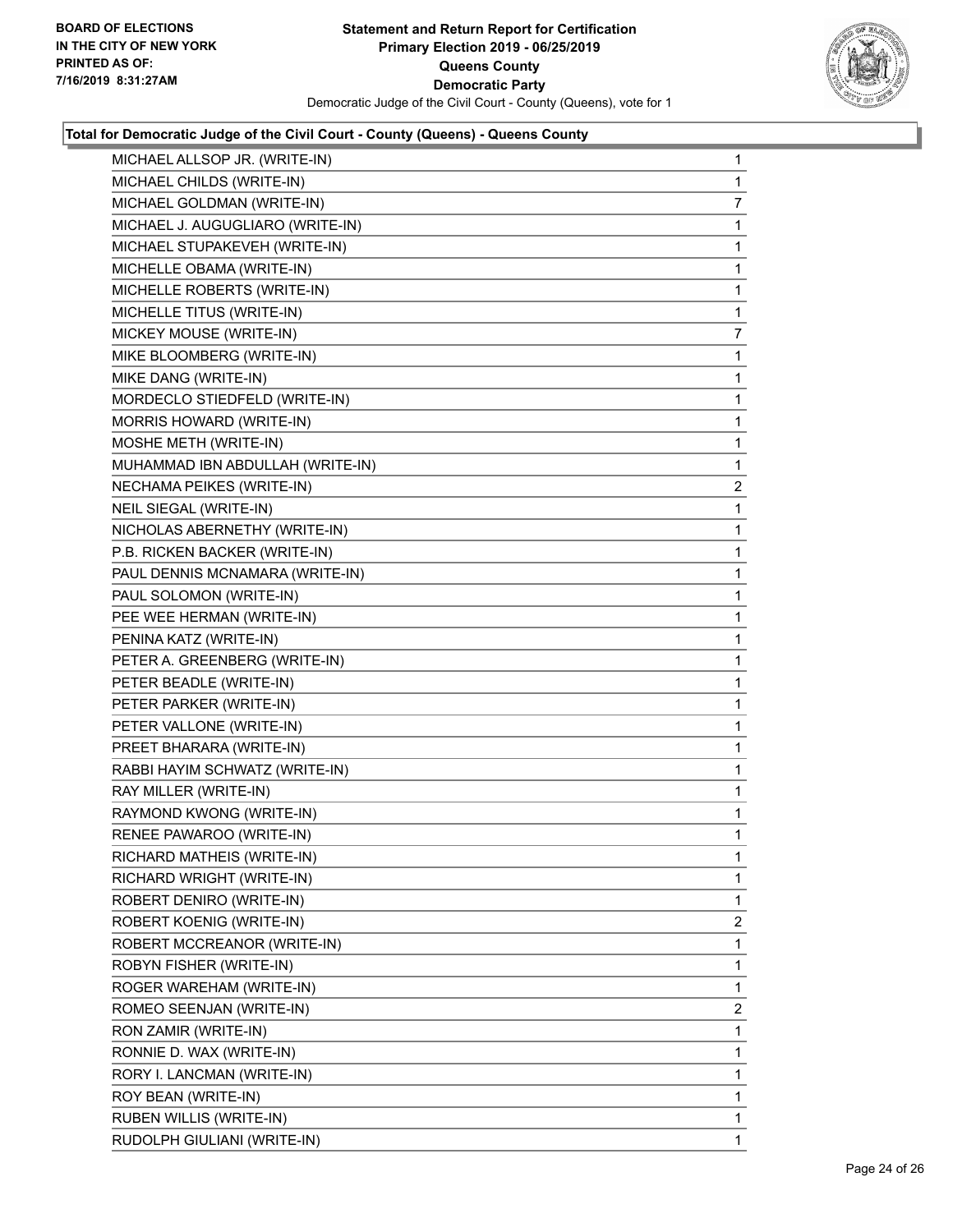

| SABRINA NUGENT (WRITE-IN)                 | 1              |
|-------------------------------------------|----------------|
| SAM SILBEY (WRITE-IN)                     | 1              |
| SARA PACHT (WRITE-IN)                     | 1              |
| SARAH HO (WRITE-IN)                       | 1              |
| SASHA WEINSTEIN (WRITE-IN)                | 1              |
| SEAN P DIDDY COMBS (WRITE-IN)             | 1              |
| SEBASTIAN MC GUIRE (WRITE-IN)             | 1              |
| SEBASTIAN MCGUIRE (WRITE-IN)              | 1              |
| SHARI ROMAR (WRITE-IN)                    | 1              |
| SHIMNY PELLMAN (WRITE-IN)                 | 1              |
| SHIRA KAPLOWITZ (WRITE-IN)                | 1              |
| SHUIE FINKELMAN (WRITE-IN)                | 1              |
| SIRRAH DOBBEA (WRITE-IN)                  | 1              |
| SOL NAIMARK (WRITE-IN)                    | 1              |
| STAUNOS HALKIAS (WRITE-IN)                | $\overline{c}$ |
| STEPHANIE RODIN (WRITE-IN)                | 1              |
| STEPHEN J. BOGACZ (WRITE-IN)              | 1              |
| STEPHEN J. MIDDLEMAS (WRITE-IN)           | 1              |
| STEPHEN KAELIN III (WRITE-IN)             | 1              |
| STEVE BANNON (WRITE-IN)                   | 1              |
| STEVEN PRUGER (WRITE-IN)                  | 1              |
| STEVEN WEISS (WRITE-IN)                   | 1              |
| STEWIE GRIFFIN (WRITE-IN)                 | $\mathbf{1}$   |
| SUSAN LEE (WRITE-IN)                      | 1              |
| THEODORE VON DUFFEL (WRITE-IN)            | 1              |
| THOMAS EDWARD (WRITE-IN)                  | 1              |
| THOMAS ROGERS (WRITE-IN)                  | 1              |
| TIFFANY CABAN (WRITE-IN)                  | 3              |
| TODD NICKOW (WRITE-IN)                    | $\mathbf{1}$   |
| TOM MCCULLOUGH (WRITE-IN)                 | 1              |
| TONY AVELLA (WRITE-IN)                    | 1              |
| TRAVIS HOUSTON (WRITE-IN)                 | 1              |
| UNATTRIBUTABLE WRITE-IN (WRITE-IN)        | 108            |
| UNCOUNTED WRITE-IN PER STATUTE (WRITE-IN) | 8              |
| VALERYIA YERMAKOVA (WRITE-IN)             | 1              |
| VIGIE RAMOS RIOS (WRITE-IN)               | 1              |
| WALTER WEIS (WRITE-IN)                    | $\overline{c}$ |
| WILLIAM A. FITZGERALD (WRITE-IN)          | 1              |
| WILLIAM LAMPERT (WRITE-IN)                | 1              |
| WILLIAM M. BLANCO (WRITE-IN)              | 1              |
| WILLIAM WACHTEL (WRITE-IN)                | 1              |
| YASSIR ARAFFAT (WRITE-IN)                 | 1              |
| ZACH LEWIS (WRITE-IN)                     | 1              |
| ZANE TENENBAAM (WRITE-IN)                 | 1              |
| ZEPHYR TEACHOUT (WRITE-IN)                | 1              |
| ZEV MARK (WRITE-IN)                       | 1              |